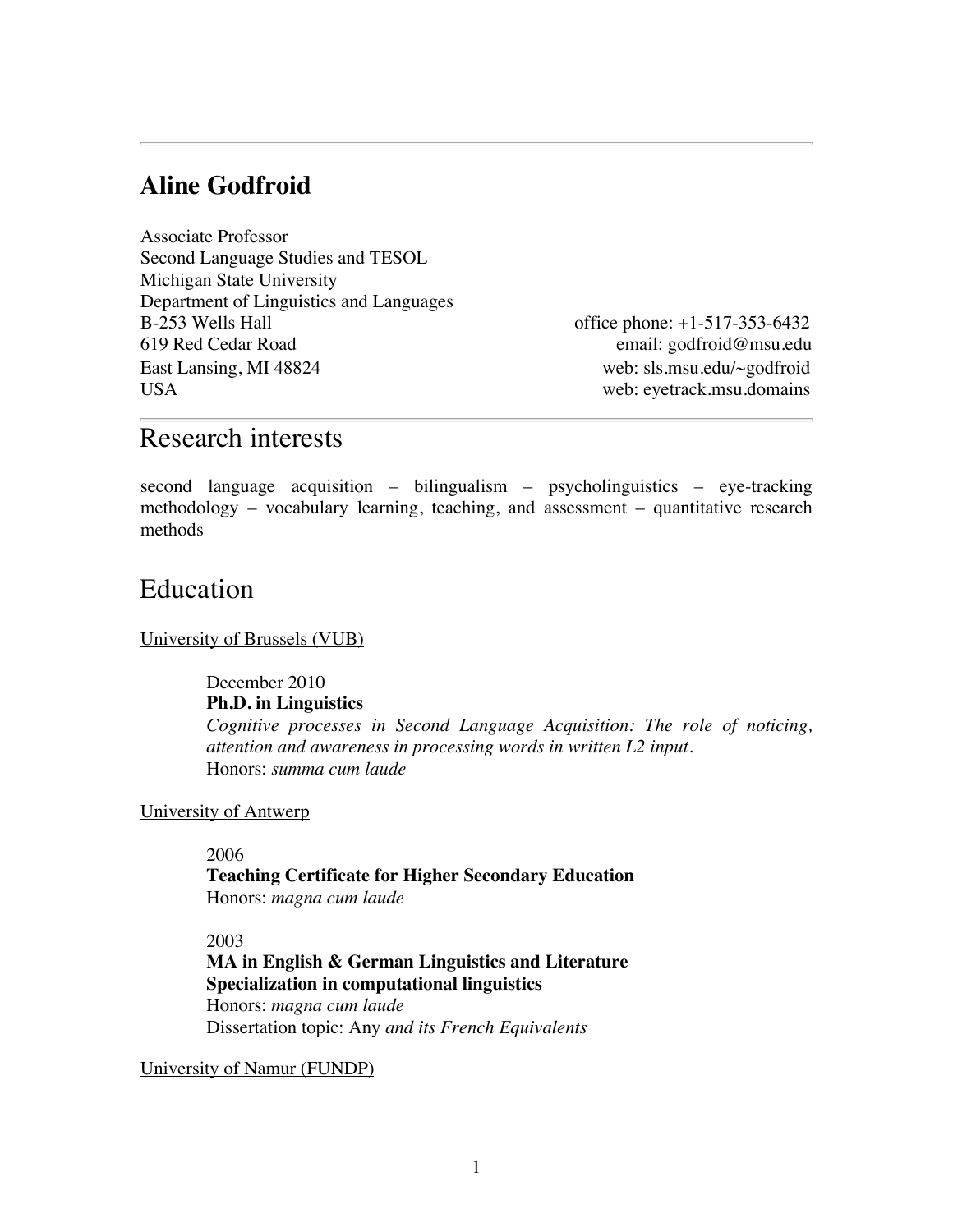2001 **BA in English & German Linguistics and Literature** Honors: *summa cum laude* Erasmus exchange student at the Technical University Berlin from 2000 to 2001.

# Academic and Professional History

#### Michigan State University

July 2017 – present **Associate Professor, Second Language Studies**

January 2011 – June 2017 **Assistant Professor, Second Language Studies**

#### University of Brussels (VUB)

October 2006 – September 2010 **PhD Candidate in Linguistics**

#### University of Antwerp

September 2004 – September 2006 **Scientific Collaborator for E-Learning and Language Testing**

## Research

#### Awards

#### 2021 Finalist of the AAAL First Book Award

Finalist in the American Association for Applied Linguistics First Book Award competition with the monograph "Eye tracking in second language acquisition and bilingualism: A research synthesis and methodological guide" (2020, Routledge).

2020 Best of *MLJ: The Modern Language Journal* Research Article Award

Award from *The Modern Language Journal* for the study "Should we listen or read? Modality effects in implicit and explicit knowledge", published with Kathy MinHye Kim in *The Modern Language Journal* in 2019. The article was recognized by the Editorial Board Article Award committee as being of the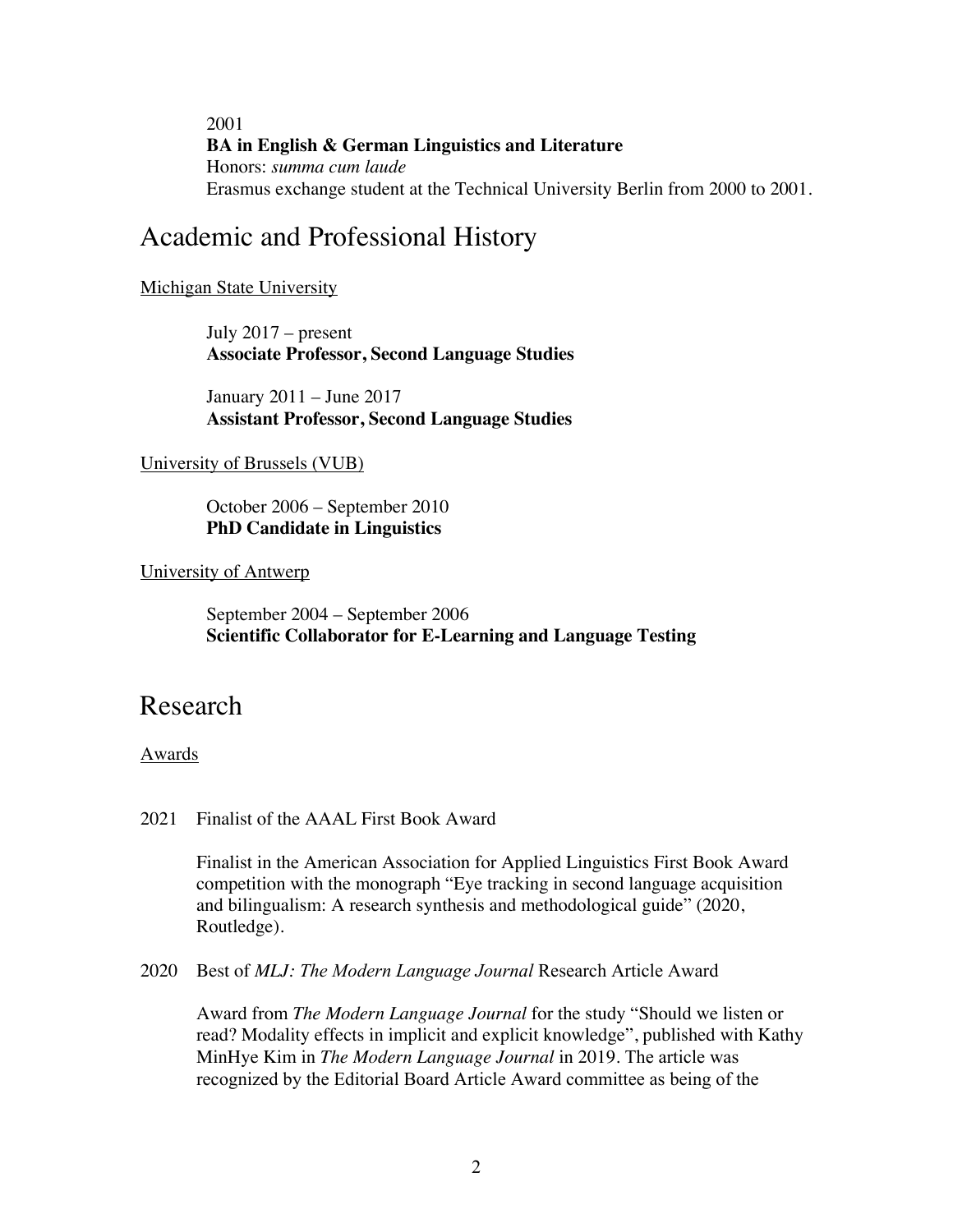highest quality, with the broadest potential impact on the field of second language learning and teaching.

2019 TESOL Award for Distinguished Research

Award from TESOL for the study "Incidental vocabulary learning in a natural reading context: An eye-tracking study", published in *Bilingualism: Language and Cognition*. The article was selected by the TESOL organization as the best TESOL-related, empirical research article appearing in 2018. Award presented at a featured session at the TESOL Convention in Atlanta, GA in March 2019.

2018 Outstanding Graduate Program Community Award

This award was presented to the Second Language Studies Program in recognition of its excellent mentoring and professional development opportunities. The MSU Graduate School praised the SLS Program's emphasis on ethical research practices, student-faculty research collaborations, support of special interest learning communities and research groups, and the outstanding placement record of graduates in national and international institutions.

#### Grants and Fellowships

#### **Recommended for funding**

2021 National Science Foundation Doctoral Dissertation Improvement Grant

Testing the three-stage model of skill acquisition in second-language learning (Principal investigator; with SLS graduate student Ryo Maie) Requested \$13,404.00 to support an experimental study to test the number and the nature of skill acquisition stages in second-language learning for Ryo Maie's doctoral dissertation research.

#### **Awarded**

2020 Language Learning Dissertation Grant

Examining explicit and implicit word knowledge (Principal investigator; with SLS graduate student Bronson Hui) Awarded \$ 1,995.00 towards an online psycholinguistic experiment for Bronson Hui's doctoral dissertation research.

2018 National Science Foundation Doctoral Dissertation Improvement Grant

Exploring the interface of implicit and explicit second-language knowledge: A longitudinal perspective (Principal investigator; with SLS graduate student Kathy MinHye Kim).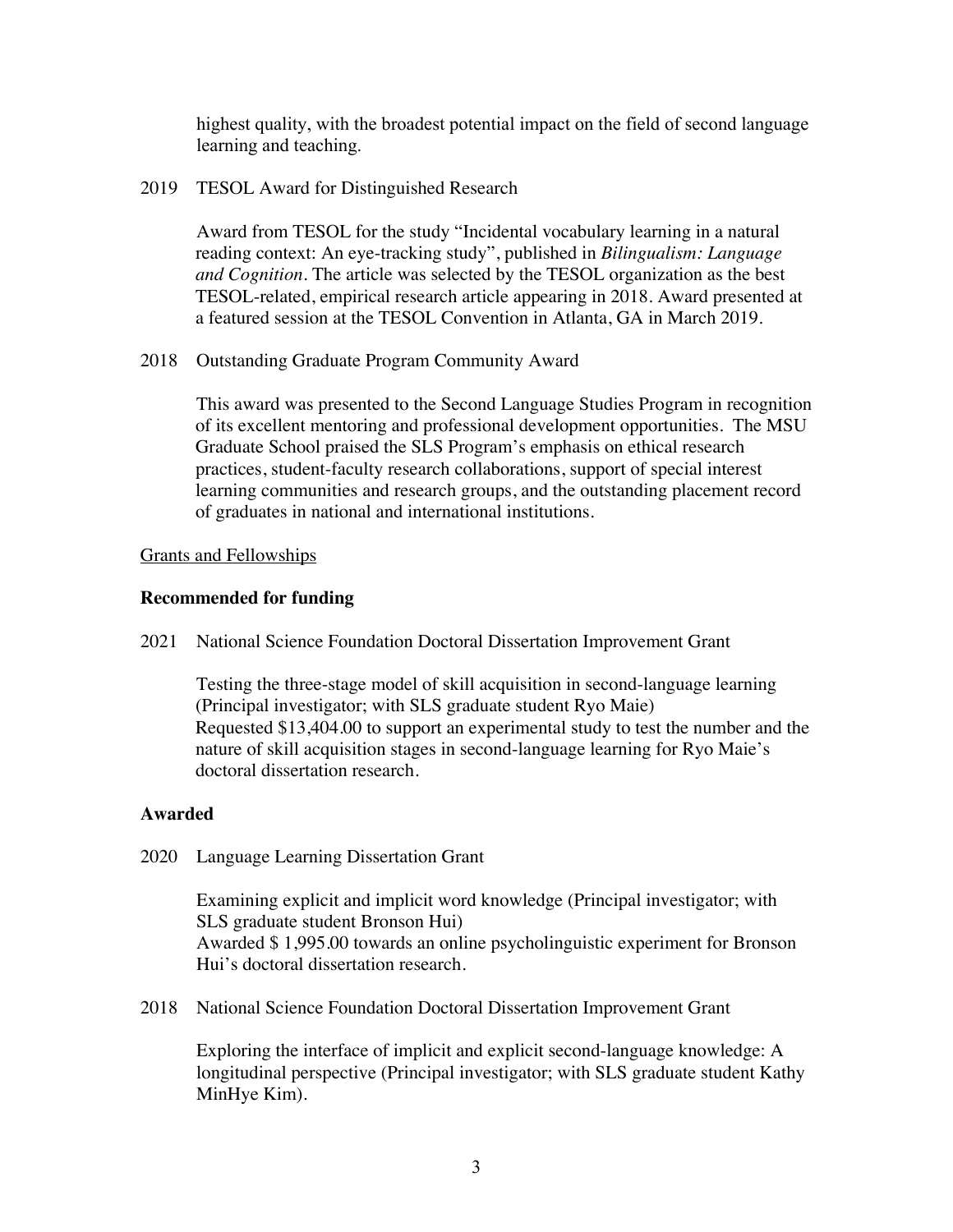Awarded \$18,188.00 to support a longitudinal study on implicit and explicit knowledge for Kathy MinHye Kim's doctoral dissertation research.

2018 Educational Testing Service

Supporting young learners through reading aloud test items in listening assessment: Cognitive processes, perceived item comprehension, and actual performance (Principal Investigator; with SLS graduate student Bronson Hui). Awarded \$3,665.00 to support assessment research by Bronson Hui on the listening section of the TOEFL® Primary<sup>™</sup> tests.

2018 College of Arts and Letters Faculty Summer Fellowship

Charting international students' linguistic competence (Principal investigator). Awarded \$7,000.00 to cover summer salary and project costs to disseminate research findings from a grant-funded project on the measurement of implicit and explicit knowledge.

2018 Humanities and Arts Research Program—Production

Conducting eye-tracking research in second language acquisition: A methodological guide (Principal investigator). Awarded \$3,434.00 to hire a research assistant during summer 2018 to proofread and copy-edit chapters of a methodological guide on eye-movement recording.

2017 Center for Language Teaching Advancement (CeLTA) Fellowship

Measuring ESL learners' language profiles: An individual differences approach (Principal investigator). Awarded \$1,820.00 to research the role of individual differences in the development of implicit and explicit knowledge among a large sample of ESL learners.

2017 Language Learning Roundtable Grant

One tool, many applications: Robust eye-tracking research across SLA disciplines (Principal investigator; with Paula Winke Co-principal investigator). Awarded \$9,998.00 to organize a *Language Learning* Roundtable titled "One tool, many applications: Robust eye-tracking research across SLA disciplines" to be held in conjunction with the 2018 conference of the American Association for Applied Linguistics.

2017 Language Learning Early Career Research Grant

Measuring implicit and explicit L2 knowledge: Synthesizing 12 years of research (Principal Investigator).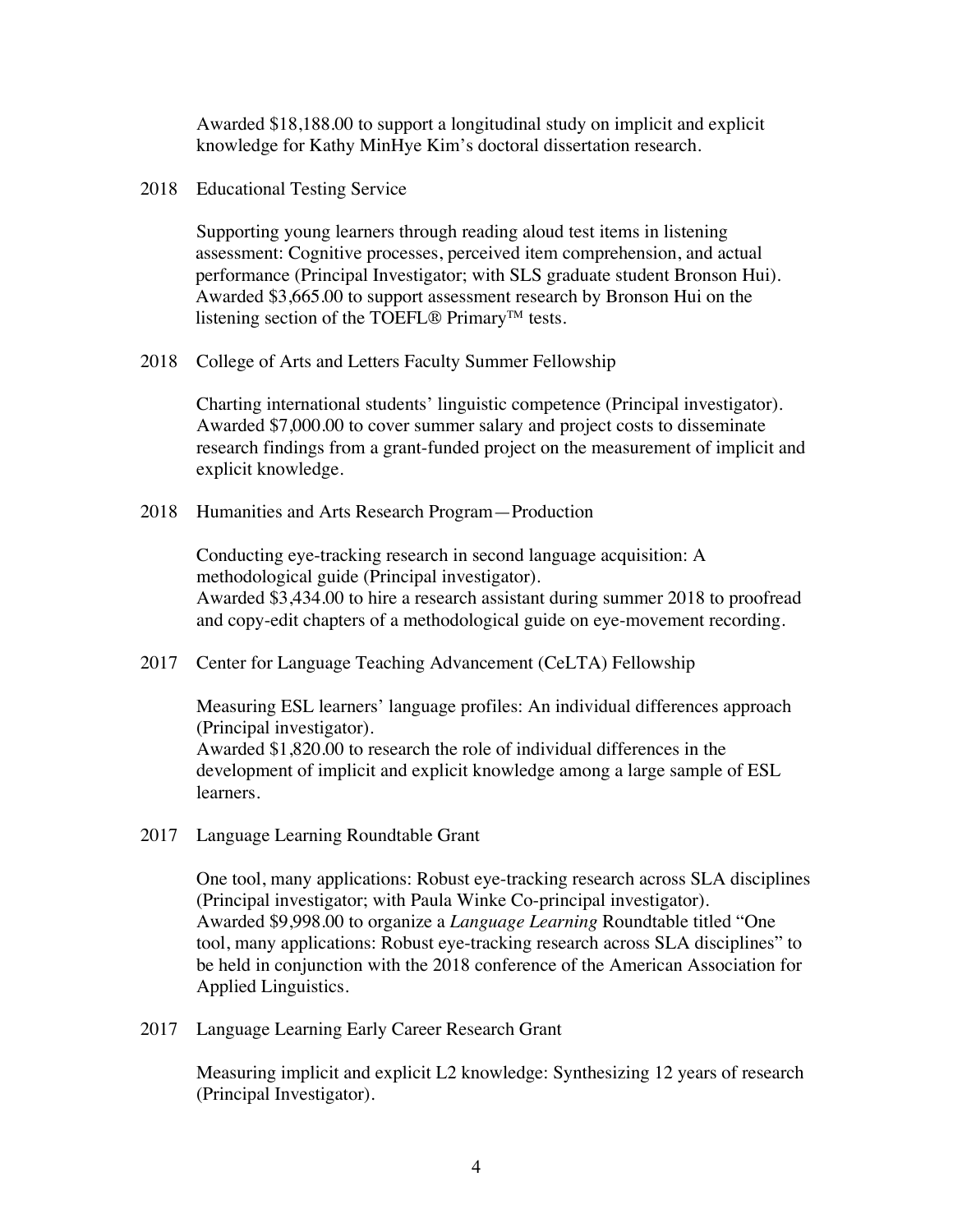Awarded \$10,000.00 to cover data collection and analysis of results from a large sample of Chinese ESL learners completing a battery of English language tests.

2016 College of Arts and Letters Faculty Summer Fellowship

Conducting eye-tracking research in second language acquisition: A methodological guide (Principal investigator). Awarded \$10,220.00 to cover summer salary and project costs to write a methodological guide on eye-movement recording.

2016 Language Learning Dissertation Grant

Incidental and intentional L2 vocabulary learning: Are they different? (Principal investigator; with SLS graduate student Ina Choi) Awarded \$ 2,000.00 towards an eye-tracking experiment for Ina Choi's doctoral dissertation research.

2015 Humanities and Arts Research Program—Development

Recording eye movements in second language research: A methodological guide (Principal investigator). Awarded \$ 20,191.00 toward course release in Fall 2015 to write a methodological guide on eye-movement recording.

2014 Fonds voor Wetenschappelijk Onderzoek – Vlaanderen [Research Foundation – Flanders]

Bridging the gap: Linking noticing and the implicit acquisition of grammatical subregularities in L2 German (Co-principal investigator with Alex Housen) Awarded  $\in$  259,841.00 (ca. \$ 326,000.00) towards a four-year research project on the noticing and implicit L2 learning of German verbs.

2014 Targeted Support Grant for Technology Development from the MSU Office of the Vice President for Research and Graduate Studies

Tone Perception Efficacy Study (Co-principal investigator with Catherine Ryu and Chin-Hsi Lin). Awarded \$ 51,567.00 towards a Chinese tone perception study conceived by Catherine Ryu.

2014 Dr. Delia Koo Global Faculty Endowment

A Cube2Cube (C2C) efficacy study: Toward developing game-centered Chinese language proficiency (Principal investigator). Awarded \$ 3,500.00 towards a Chinese tone perception training study conceived by Catherine Ryu.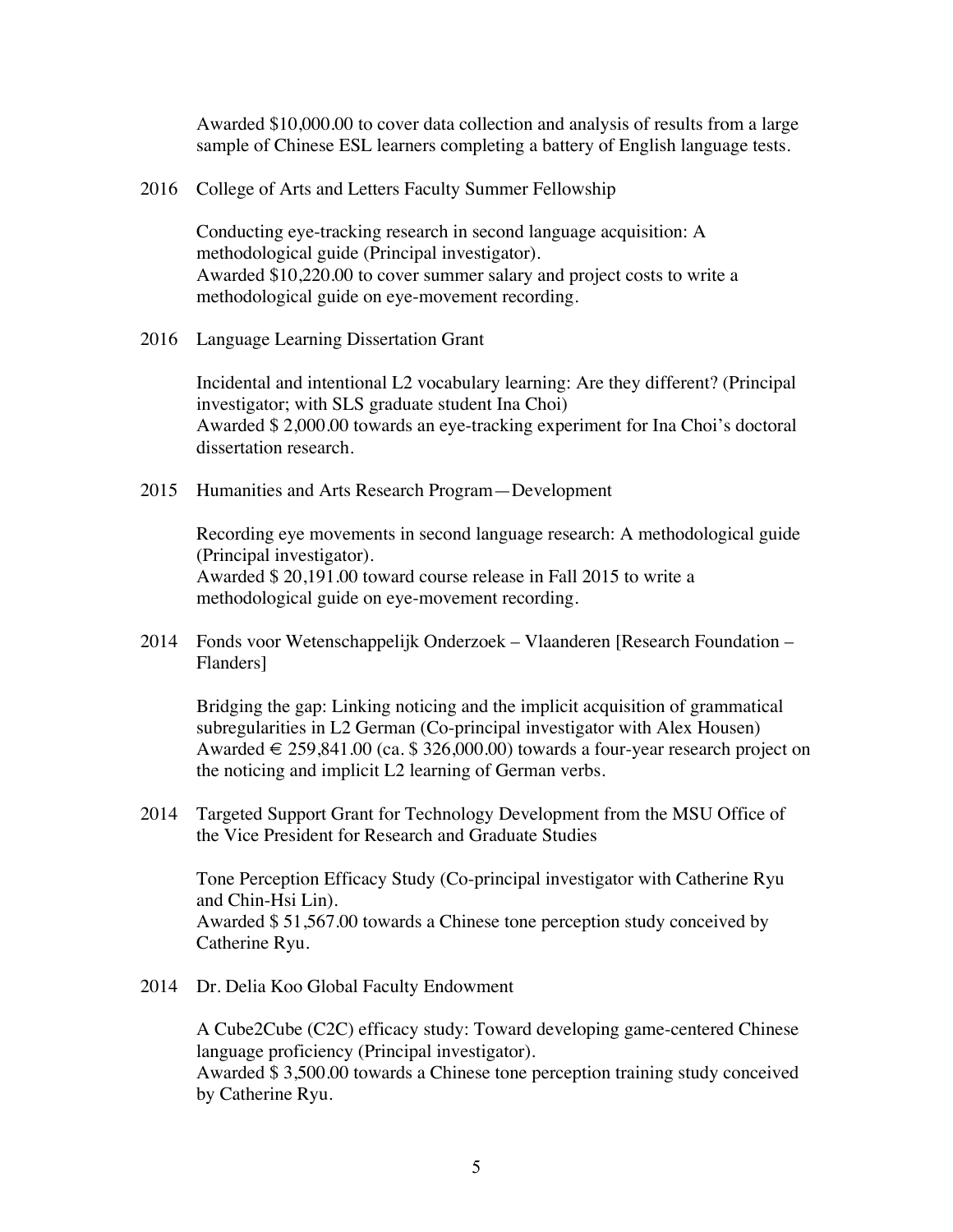2014 National Science Foundation Doctoral Dissertation Improvement Grant

Speech perception in bilingual and monolingual speakers under normal and adverse listening conditions (Principal investigator; with SLS graduate student Jens Schmidtke).

Awarded \$ 15,106.00 towards two speech-perception experiments for Jens Schmidtke's doctoral dissertation research.

### Invention

**Picky Birds** is a Mandarin Chinese tone perception app game that is designed to aid learners to perceive, discriminate, and identify the four major Mandarin tones inductively by playing a game. The app is based on an online training platform that was developed for the Tone Perception Efficacy Study (ToPES http://cube2cube.cal.msu.edu). I designed the tone-training and tone-testing sequences for the ToPES (Godfroid, Lin & Ryu, 2017, *Language Learning*).

Picky Birds is the product of a multi-disciplinary research and production team, directed by Dr. Catherine Ryu. The team consists of undergraduate game developers and programmers, user experience analysts, graphic designers, video artists, a sound designer, and an online education specialist. My role is to bring psycholinguistic expertise to the team and ensure the experimental research design meets high quality standards. Picky Birds is managed by MSU Technologies.

## Publications

## **Monograph**

1. **Godfroid**, A. (2020). *Eye tracking in second language acquisition and bilingualism: A research synthesis and methodological guide.* New York: Routledge.

## **Finalist of the 2021 AAAL First Book Award**

Published book review: Malone, J., Yi, W., & Man, K. (2020). Using eyetracking technology in applied linguistics and SLA: A review of Conklin et al. (2018) and Godfroid (2020). *Applied Linguistics*, amaa041, https://doi.org/10.1093/applin/amaa041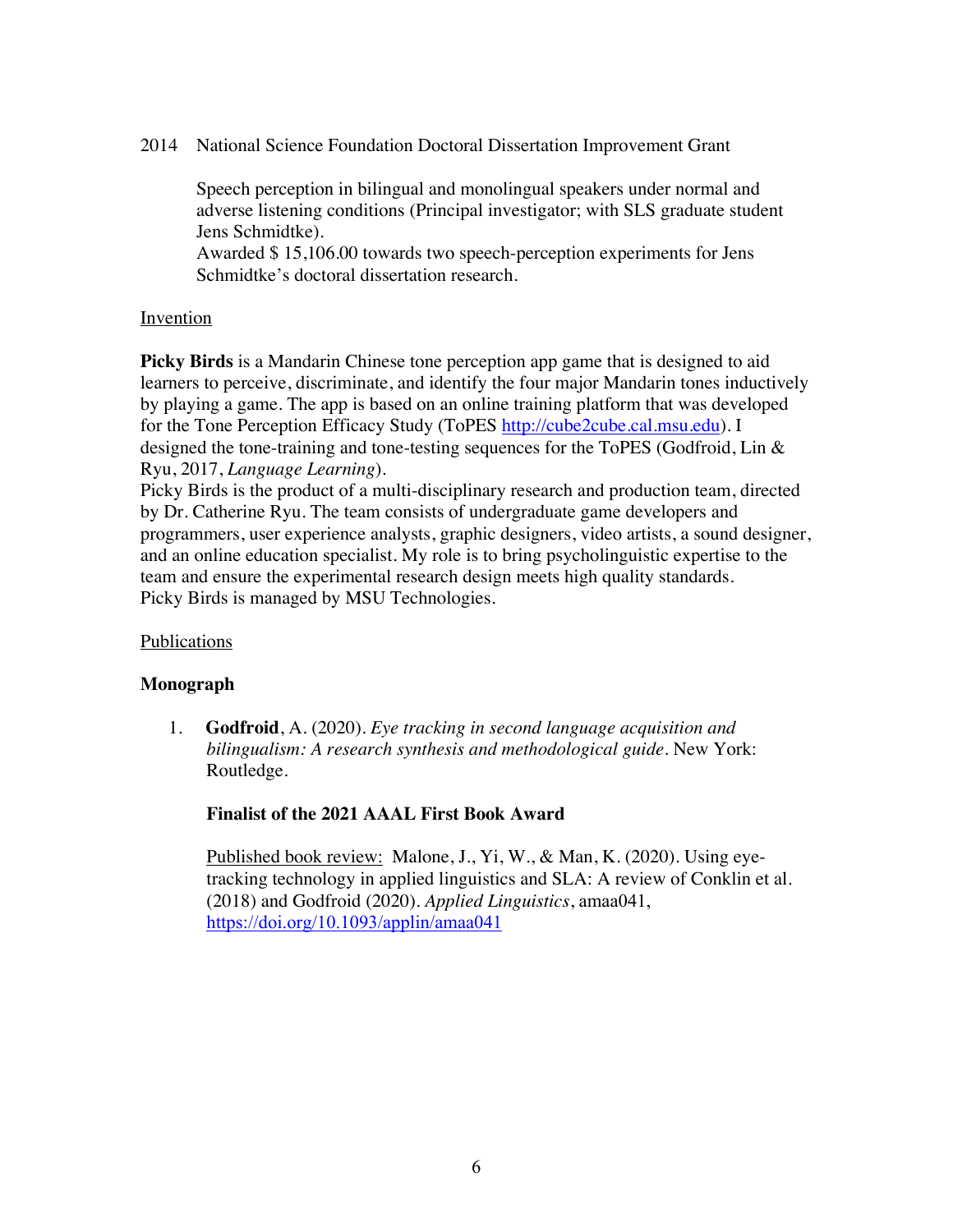### **Edited Volumes**

5. Andringa, S., & **Godfroid**, A.\* (Eds.) (in progress). SLA for all? Reproducing second language acquisition research in non-academic samples. *Language Learning.* [Guest editor of special issue of registered replication reports of highimpact L2 studies]

\* authorship order to be determined

- 4. **Godfroid**, A., & Hopp, H. (Eds.) (in progress, expected 2022). *The Routledge handbook of second language acquisition and psycholinguistics.* New York: Routledge.
- 3. **Godfroid**, A., Winke, P. M., & Conklin, K. (Eds.) (2020). Exploring the depths of L2 processing with eye-tracking methodology. *Second Language Research.*  [Guest editor of special issue]
- 2. **Godfroid**, A., Winke, P. M., & Gass, S. (Eds.) (2013). Thematic issue on eye tracking in second language acquisition research, *Studies in Second Language Acquisition, 35*(2). [Guest editor of special issue]
- 1. Colpaert, J., Decoo, W., Van Bueren, S., & **Godfroid**, A. (Eds.) (2006). *CALL 2006 – How are we doing? CALL & Monitoring the Learner. Proceedings of the twelfth International CALL Conference, University of Antwerp, 20-22 August 2006*. Antwerp: University of Antwerp.

#### **Refereed Articles (all co-authors are students unless otherwise noted \*)**

- 26. Kim, K. M., & **Godfroid**, A. (resubmitted). Exploring the interface of explicit and implicit second-language knowledge: A longitudinal perspective.
- 25. Li\*, C., Ryu\*, C., & **Godfroid**, A. (under review). Calibrating L2 Mandarin tonal challenges: Evidence from online perception training.
- 24. Ma, Y., Buccola\*, B., Wang, Z., Cousins, S., **Godfroid**, A., & Beretta\*, A. (resubmitted). Expressions with aspectual verbs elicit slower reading times than those with psychological verbs: An eye-tracking study in Mandarin Chinese
- 23. Koch, E., De Vos, J., Housen\*, A., **Godfroid**, A., & Lemhöfer\*, K. (resubmitted). Learning second language morphosyntax in dialogue under explicit and implicit conditions: An experimental study with advanced adult learners of German.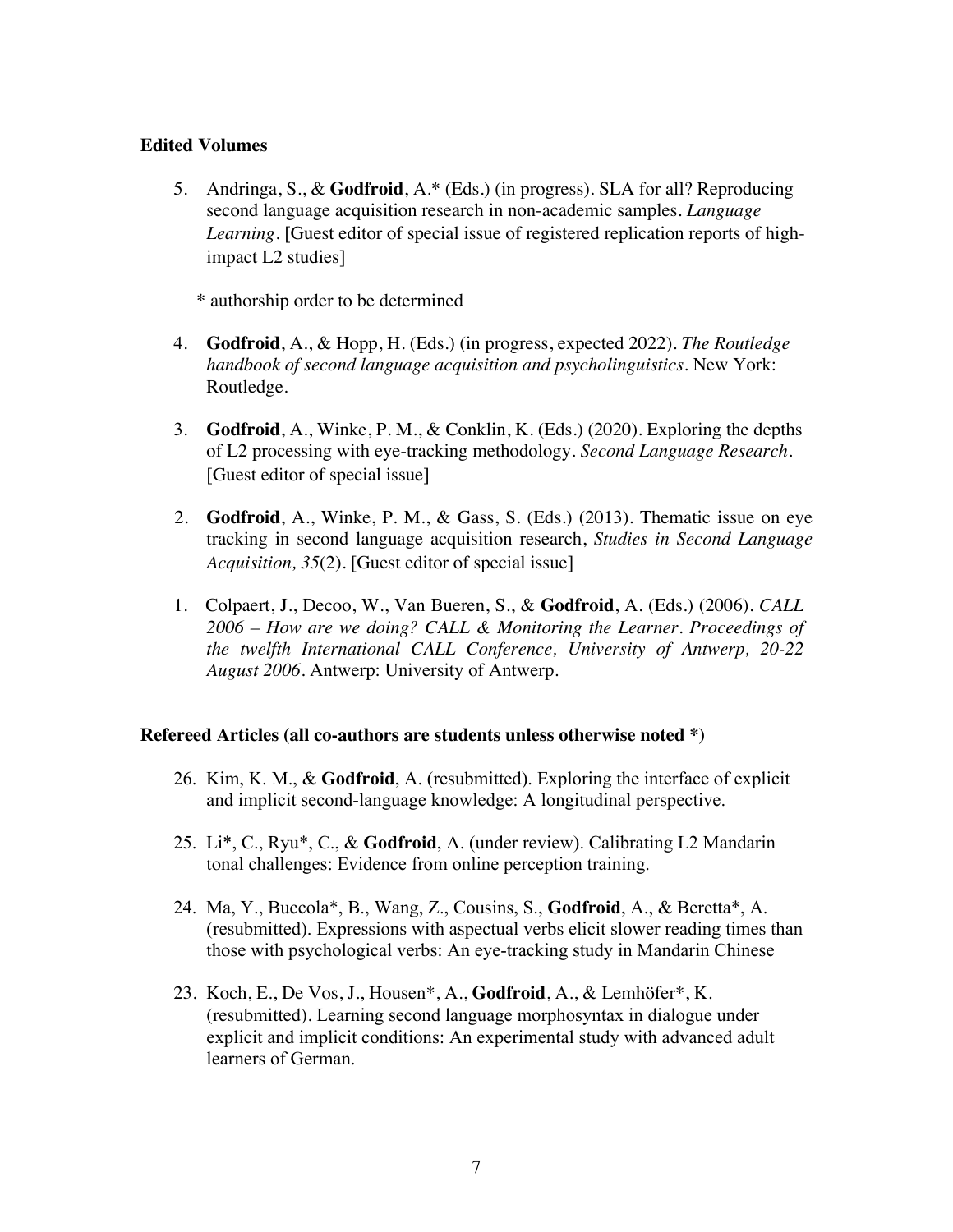- 22. Hui, B., & **Godfroid**, A. (in principle acceptance). Audiobooks decomposed: Toward a psycholinguistic account of the benefits of reading-while-listening for verbal comprehension [Registered Report]. *Language Learning.*
- 21. Koch, E. M., Bulté\*, B., Housen\*, A., & **Godfroid**, A. (2021). Using verb morphology to predict subject number in L1 and L2 sentence processing: A visual-world eye-tracking experiment. *Journal of the European Second Language Association*, *5*(1), 115-132*.* doi:10.22599/jesla.79
- 20. Maie, R., & **Godfroid**, A. (2021). Controlled and automatic processing in the acceptability judgment task: An eye-tracking study. *Language Learning*. doi: 10.1111/lang.12474
- 19. Son, M., Lee, J., & **Godfroid**, A. (2021). Attention to form and meaning revisited: Insights from eye-tracking. *Studies in Second Language Acquisition*, 1-30. doi:10.1017/S0272263121000565
- 18. **Godfroid**, A., & Kim, K. M. (2021). The contributions of implicit-statistical learning aptitude to implicit second-language knowledge. *Studies in Second Language Acquisition*, *43*(3), 606-634. doi: 10.1017/S0272263121000085.
- 17. Hui, B., & **Godfroid**, A. (2021). Testing the role of processing speed and automaticity in second language listening. *Applied Psycholinguistics*, *42*(5), 1089-1115*.* doi: 10.1017/S0142716420000193.
- 16. Andringa\*, S., & **Godfroid**, A. (2020). Sampling bias and the problem of generalizability in Applied Linguistics. *Annual Review of Applied Linguistics, 40*, 134-142. doi:10.1017/S0267190520000033.
- 15. **Godfroid**, A., & Hui, B. (2020). Five common pitfalls in eye-tracking research. *Second Language Research*, *36*(3), 277-305*.* doi: 10.1177/0267658320921218.
- 14. **Godfroid**, A., Winke\*, P., & Conklin\*, K. (2020). Exploring the depths of second language processing with eye tracking: An introduction. *Second Language Research*. doi: 10.1177/0267658320922578
- 13. Miller, Z. F., & **Godfroid**, A. (2019). Emotions in incidental language learning: An individual differences approach. *Studies in Second Language Acquisition.*  doi: 10.1017/S027226311900041X
- 12. Kim, K. M., & **Godfroid**, A. (2019). Should we listen or read? Modality effects in implicit and explicit knowledge. *The Modern Language Journal,* 103(3), 648- 664*.*

#### **Awarded the Best of** *MLJ: The Modern Language Journal* **Research Article Award**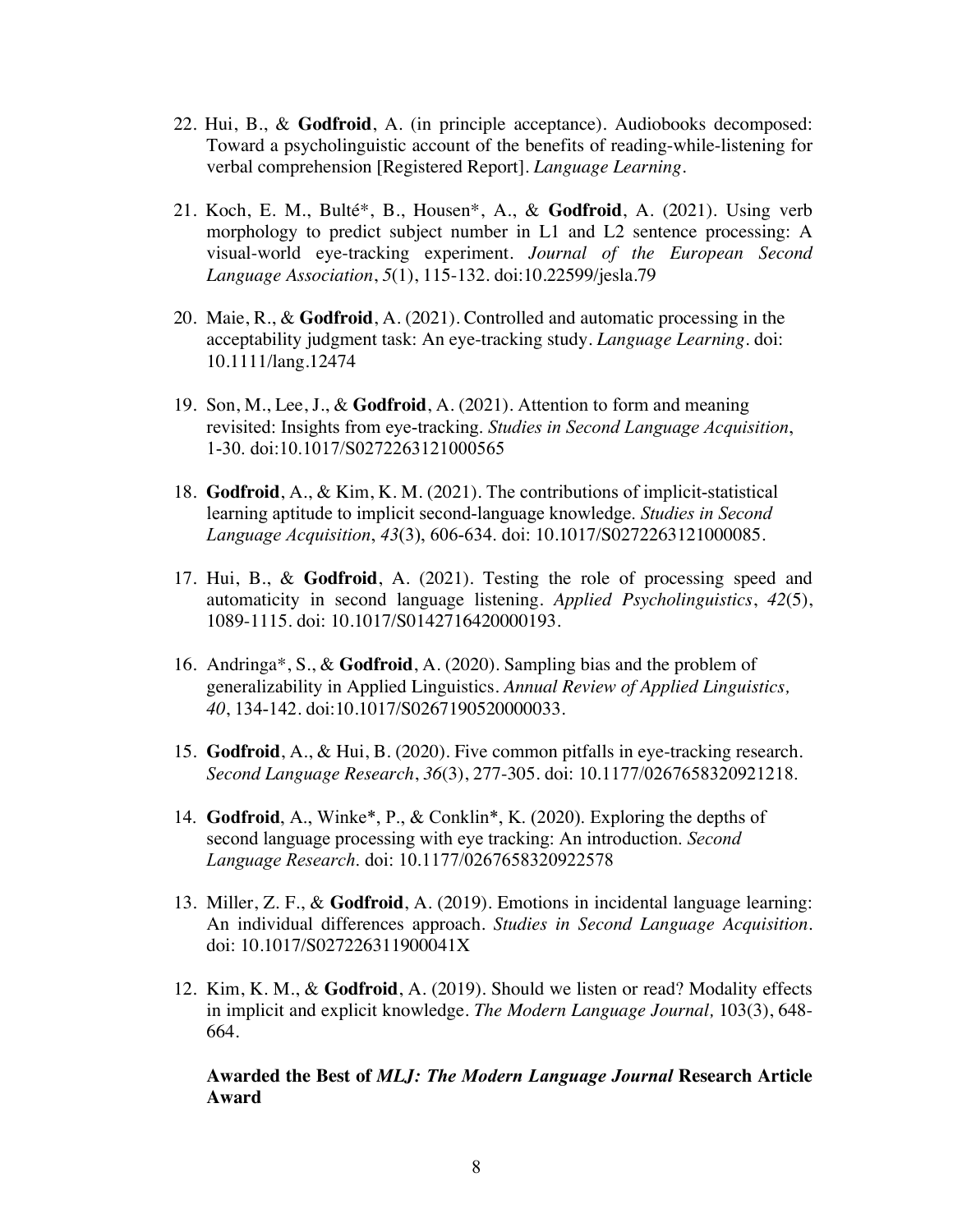- 11. He, X., & **Godfroid**, A. (2019). Choosing words to teach: A novel method for vocabulary selection and its practical application. *TESOL Quarterly,* 53(2), 348- 371*.* doi: 10.1002/tesq.483.
- 10. **Godfroid**, A., Ahn, J., Choi, I., Ballard, L., Cui, Y., Johnston, S., Lee, S., Sarkar, A., & Yoon, H. (2018). Incremental vocabulary learning in a natural reading context: An eye-tracking study. *Bilingualism: Language and Cognition, 21*(3), 563-584.

#### **Awarded the TESOL Award for Distinguished Research**

- 9. Miller, Z. F., Fox, J. K., Moser\*, J. S., & **Godfroid**, A. (2018). Playing with fire: Effects of hot cognition on working memory and vocabulary acquisition. *Cognition and Emotion. 32*(5), 1105-1113.
- 8. **Godfroid**, A., Lin\*, C., & Ryu\*, C. (2017). Hearing and seeing tone through color: An efficacy study of web-based, multimodal Chinese tone perception training. *Language Learning, 67*(4), 819-857.
- 7. **Godfroid**, A. (2016). The effects of implicit instruction on implicit and explicit knowledge development. *Studies in Second Language Acquisition, 38*(2)*,* 177- 215.
- 6. **Godfroid**, A., Loewen\*, S., Jung, S., Park, J., Gass\*, S., & Ellis\*, R. (2015). Timed and untimed grammaticality judgments measure distinct types of knowledge: Evidence from eye-movement patterns. *Studies in Second Language Acquisition, 37*(2), 269-297.
- 5. **Godfroid**, A. & Spino, L. (2015). Reconceptualizing reactivity of think-alouds and eye-tracking: Absence of evidence is not evidence of absence. *Language Learning, 65*(4), 896-928*.*
- 4. Lim, H. & **Godfroid**, A. (2015). Automatization in second language sentence processing: A partial, conceptual replication of Hulstijn, Van Gelderen, and Schoonen's 2009 study. *Applied Psycholinguistics, 36*(5), 1247-1282*.*
- 3. **Godfroid**, A., Boers\*, F., & Housen\*, A. (2013). An eye for words: Gauging the role of attention in incidental L2 vocabulary acquisition by means of eye tracking. *Studies in Second Language Acquisition, 35*(3), 483-517.
- 2. **Godfroid**, A. & Uggen, M. S. (2013). Attention to irregular verbs by beginning learners of German – An eye movement study. *Studies in Second Language Acquisition, 35*(2), 291-322.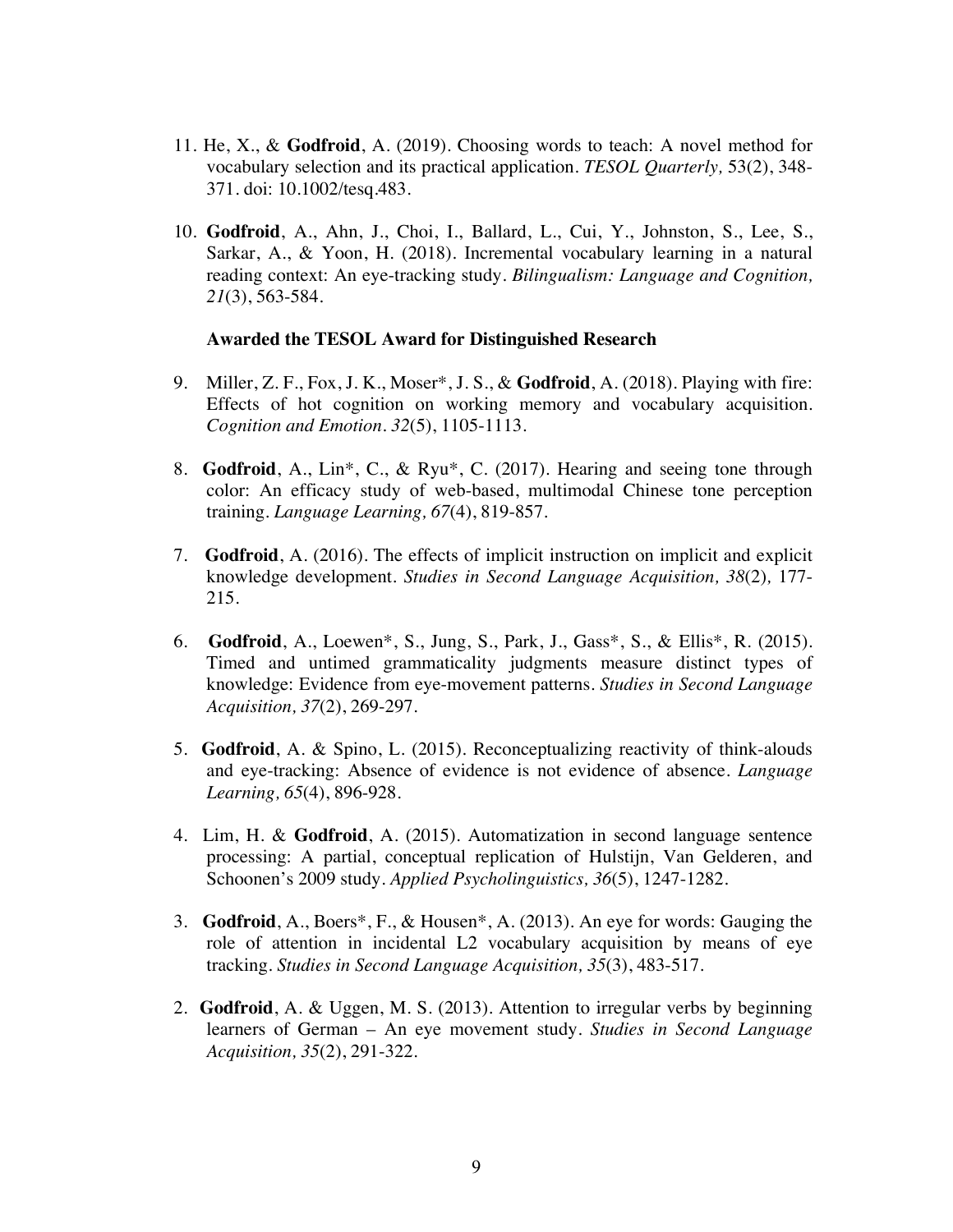1. Winke\*, P. M., **Godfroid**, A., & Gass\*, S. (2013). Introduction to the special issue. Eye-movement recordings in second language acquisition research. *Studies in Second Language Acquisition, 35*(2), 205-212.

#### **Refereed Book Chapters (all co-authors are students unless otherwise noted \*)**

- 8. **Godfroid**, A. (forthcoming, 2022). Hypotheses about the interface between explicit and implicit knowledge in SLA. In A. Godfroid & H. Hopp (Eds.), *The Routledge handbook of second language acquisition and psycholinguistics.* New York: Routledge.
- 7. Loewen\*, S., & **Godfroid**, A. (2020). Advancing quantitative research methods. In J. McKinley & H. Rose (Eds.), *The Routledge handbook of research methods in applied linguistics* (pp. 98-107). New York: Routledge.
- 6. **Godfroid**, A. (2020). Sensitive measures of vocabulary knowledge and processing: Expanding Nation's framework. In S. Webb (Ed.), *The Routledge handbook of vocabulary studies* (pp. 433-453)*.* New York: Routledge.
- 5. **Godfroid**, A. (2019). Investigating instructed second language acquisition using L2 learners' eye-tracking data. In R. P. Leow (Ed.), *The Routledge handbook of second language research in classroom learning* (pp. 44-57)*.* New York: Routledge.
- 4. **Godfroid**, A. & Spino, L. (2015). Under the radar: Triangulating think-alouds and finger tracking to detect the unnoticed. In A. Mackey  $\&$  E. Marsden (Eds.), *Advancing methodology and practice: The IRIS repository of instruments for research into second languages* (pp. 73-90)*.* New York: Routledge.
- 3. **Godfroid**, A. & Winke\*, P. M. (2015). Investigating implicit and explicit processing using L2 learners' eye-movement data. In P. Rebuschat (Ed.), *Implicit and explicit learning of languages* (pp. 325-348). Amsterdam: John Benjamins.
- 2. **Godfroid**, A. & Schmidtke, J. (2013). What do eye movements tell us about awareness? A triangulation of eye-movement data, verbal reports and vocabulary learning scores. In J. M. Bergsleithner, S. N. Frota & J. K. Yoshioka (Eds.), *Noticing and second language acquisition: Studies in honor of Richard Schmidt* (pp. 183-205). Honolulu, HI: University of Hawai'i, National Foreign Language Resource Center.
- 1. **Godfroid**, A., Housen\*, A., & Boers\*, F. (2010). A procedure for testing the Noticing Hypothesis in the context of vocabulary acquisition. In M. Pütz & L. Sicola (Eds.), *Inside the Learner's Mind: Cognitive Processing and Second Language Acquisition* (pp. 169-197)*.* Amsterdam/Philadelphia: John Benjamins.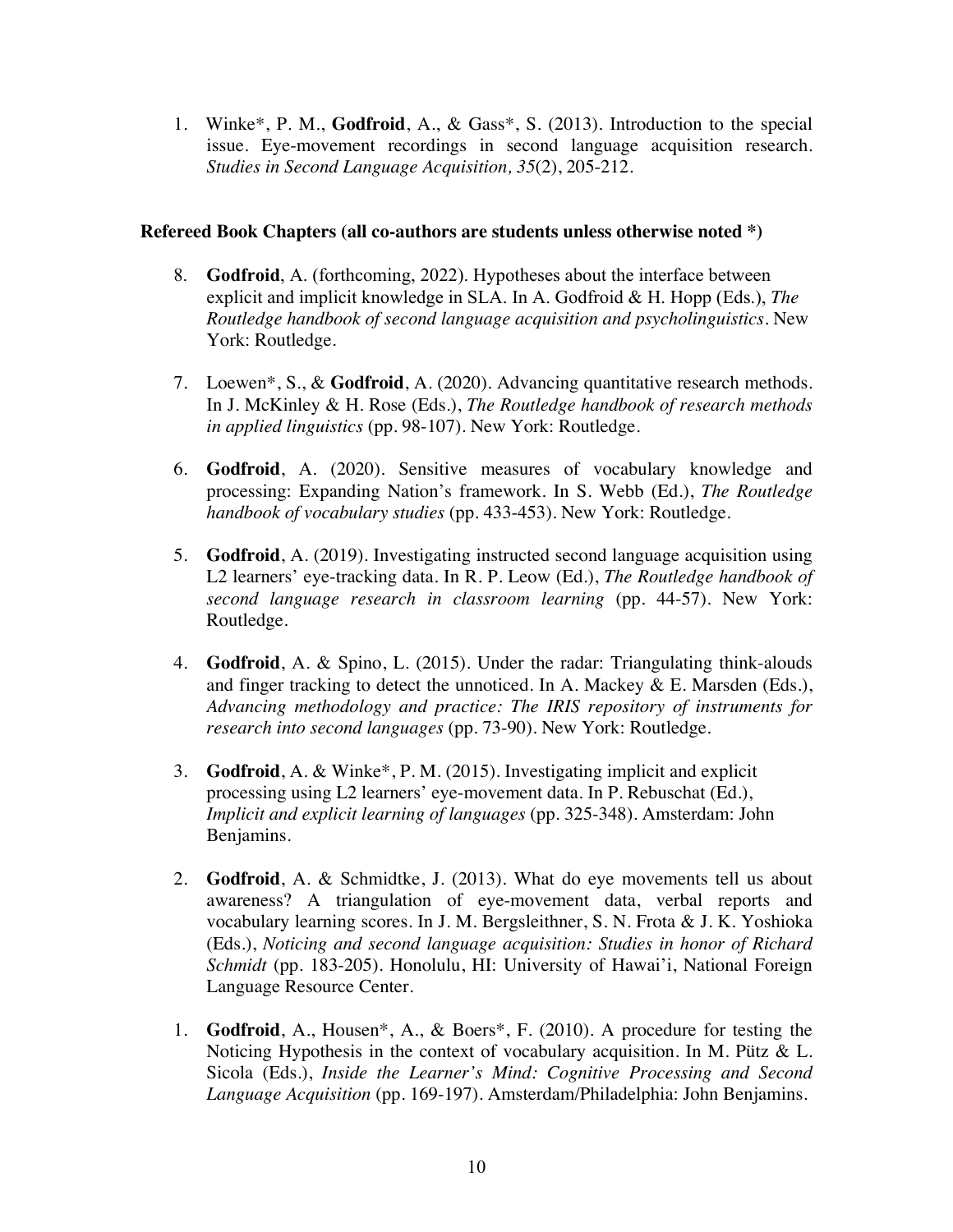#### **Non-refereed Book Chapters**

- 3. **Godfroid**, A. (2022). Implicit and explicit learning and knowledge. In H. Mohebbi & C. Coombe (Eds.), *Research questions in language education and applied linguistics: A reference guide for teachers* (pp. 823-829). Springer.
- 2. **Godfroid**, A. & Housen\*, A. (2008). The role of noticing in incidental L2 vocabulary acquisition: evidence from an eye-tracking study. In *Preprint of the 33rd international LAUD symposium on cognitive approaches to second/foreign language processing: theory and pedagogy* (pp. 191-210)*.* Duisberg: LAUD.
- 1. Boers\*, F., Eyckmans\*, J., & **Godfroid**, A. (2007). Catering for limited processing capacity to foster incidental vocabulary uptake. In K. Pelsmaekers & C. Rollo (Eds.), *Economically Speaking* (pp. 169-185). Antwerpen/Apeldoorn: Garant.

### **Encyclopedia Entry**

1. **Godfroid**, A. (2012). Eye tracking. In P. Robinson (Ed.), *Routledge Encyclopedia of Second Language Acquisition* (pp. 234-236)*.* New York/London: Routledge.

#### Keynotes and plenary talks

- 10. **Godfroid**, A. (2022). Hypotheses about the interface between explicit and implicit knowledge. Keynote talk to the European Second Language Association. Fribourg, Switzerland, August 2022.
- 9. **Godfroid**, A. (2022). What teacher trainers need to know about SLA: Implications from research on explicit, automatized explicit, and implicit knowledge. Keynote talk to the pre-service teacher trainer symposium Super-Size your Cert, University of Central Lancashire, UK, May 2022.
- 8. **Godfroid**, A. (2022). Eye tracking in second language acquisition: An overview. Keynote talk to the Hong Kong Second Language Acquisition Forum (HK-SLARF), Hong Kong, March 2022.
- 7. **Godfroid**, A. (2021). The benefits of attention in meaning-focused language processing: Evidence from eye-movement registration. Keynote talk to the SETRA International Teaching and Research Conference, Shanghai, China, September 2021. [canceled due to Covid-19]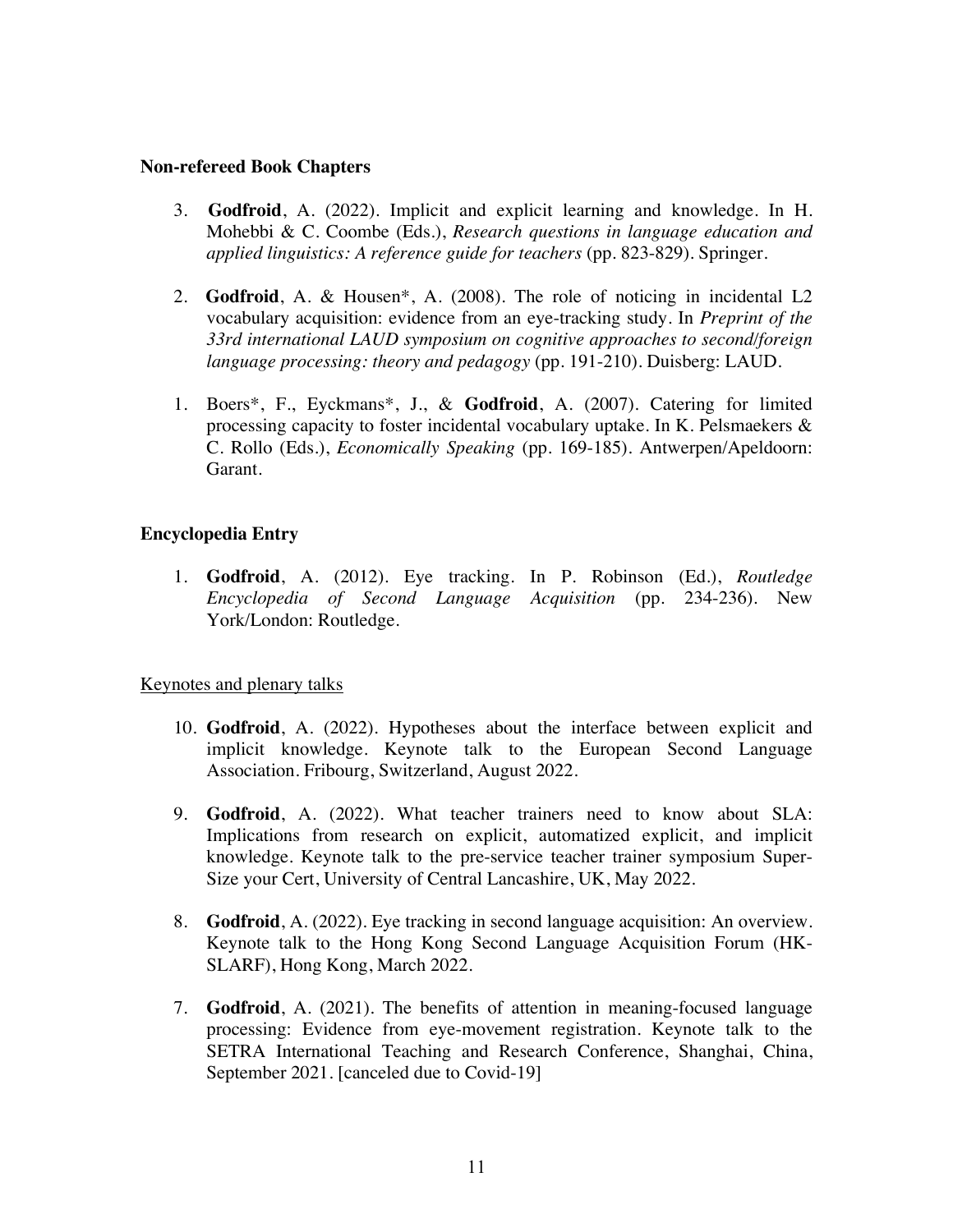- 6. **Godfroid**, A. (2020). Eye tracking in language assessment. Keynote talk to the Language Assessment Research Conference, Provo, UT, March 2020. [canceled due to Covid-19]
- 5. **Godfroid**, A. (2020). Reporting practices in second language and bilingual eyetracking research. Keynote talk to the Eye-tracking SLA Symposium. University of Groningen, the Netherlands, February 2020.
- 4. **Godfroid**, A. (2018). Inside the learner's mind: Measuring implicit and explicit knowledge of a second language. Invited plenary at the  $2<sup>nd</sup>$  International Workshop on Discourse, Multimodality, and Experimental Methods, Viña del Mar, Chile, November 2018.
- 3. **Godfroid**, A. (2017). Eye-tracking research in SLA and bilingualism: A synthetic review. Plenary talk to the LEAD Graduate School & Research Network, Herrenberg, Germany, October 2017.
- 2. **Godfroid**, A. (2017). Eye tracking in SLA research: Past, present, and future. Invited keynote talk at the X Graduate Portuguese and Hispanic Symposium, Georgetown University, February 2007.
- 1. **Godfroid**, A. (2015). Learning vocabulary through extended reading: An eyetracking study. Plenary talk at the International Conference on Cognitive Research on Translation and Interpreting, Macau, China, November 2015.

#### Invited talks

- 21. **Godfroid**, A. (2022). Understanding the role of attention in second language acquisition: Empirical contributions from eye-tracking. Paper to the University College London Centre for Applied Linguistics Research Seminar, University College London, UK, January 2022.
- 20. **Godfroid**, A. (2021). Eye tracking in Second Language Acquisition: An introduction. Paper to the CLLEAR Seminar Series, University of Southampton, UK, October 2021.
- 19. **Godfroid**, A. (2021). Eye tracking as a tool for researching attention allocation in language learning. Paper in the CIFLTE speaker series at Teachers College, Columbia University, New York, NY, February 2021.
- 18. **Godfroid**, A. (2019). Expanding Nation's framework: Sensitive measures of vocabulary knowledge and processing [Invited symposium speaker]. Paper at Vocab@Leuven, Leuven, Belgium, July 2019.
- 17. **Godfroid**, A. (2019). What eye tracking can tell educators about second language learning: An overview. Featured talk at the Teaching of English to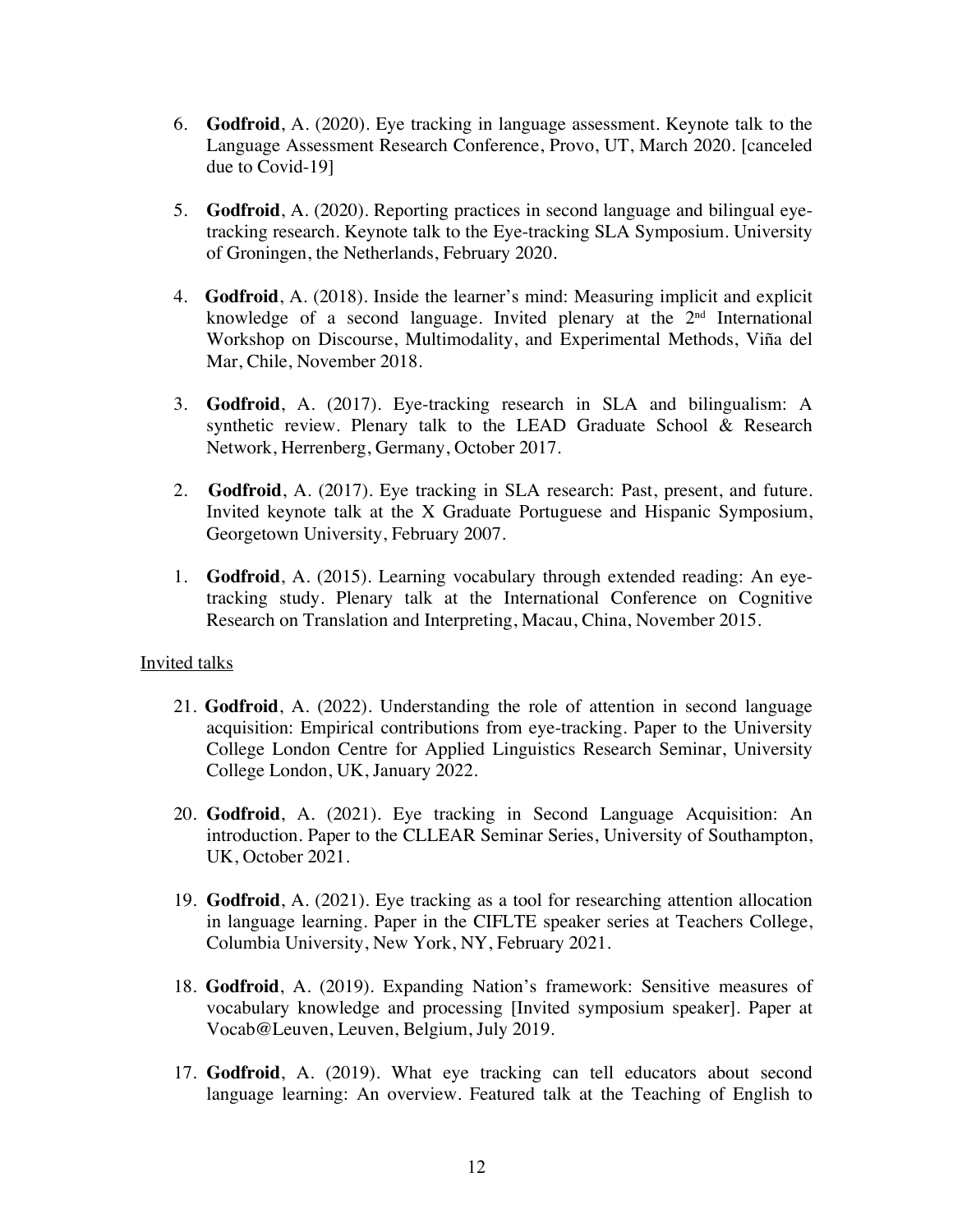Speakers of Other Languages (TESOL) International Convention and English Language Expo, Atlanta, GA, March 2019.

#### [**Featured talk for the TESOL Award for Distinguished Research**]

- 16. **Godfroid**, A. (2019). Becoming an applied linguist. Things I wished my 20 something self had known. Guest speaker at the doctoral research forum and master's student forum at the TESOL International Convention and English Language Expo, Atlanta, GA, March 2019.
- 15. **Godfroid**, A. (2018). Incidental and intentional vocabulary learning: Contributions from eye-tracking research. Paper to the Third Symposium on Teaching and Learning Vocabulary, University of Western Ontario, London, ON, Canada, April 2018.
- 14. **Godfroid**, A. (2018). Attention in second-language learning: Towards an explanatory model. Paper to the Words in the World partnership of Canadian universities, Hamilton, ON, Canada, January 2018.
- 13. **Godfroid**, A. (2017). Contributions of eye-tracking research to initial input processing: Linking processing and knowledge. Paper to the Symposium on Pushing for Precision on Initial Input Processing in Second Language Acquisition, Paris, France, May 2017.
- 12. **Godfroid**, A. (2016). Incidental vocabulary acquisition from reading a novel: A true-to-life task with eye tracking. Paper to the First Symposium on Teaching and Learning Vocabulary, University of Western Ontario, London, ON, Canada, October 2016.
- 11. **Godfroid**, A. (2016). New opportunities in incidental vocabulary acquisition research: Insights from eye tracking. Paper to the Center for Research in Language Learning and Use at University of York, UK, June 2016.
- 10. **Godfroid**, A. (2016). Attentional processes in incidental vocabulary acquisition. Paper to the Center for Applied Linguistics at University College London, UK, June 2016.
- 9. **Godfroid**, A. (2016). Implicit and explicit knowledge in artificial and natural language learning. Paper to the Cognitive Forum at Michigan State University, East Lansing, MI, February 2016.
- 8. **Godfroid**, A. (2015). An overview: Research developments in the field of cognitive studies and second language acquisition. Paper at the Round-Table Seminar: Issues in Cognitive Studies in L2 Acquisition and Translating and Interpreting, Macau, China, November 2015.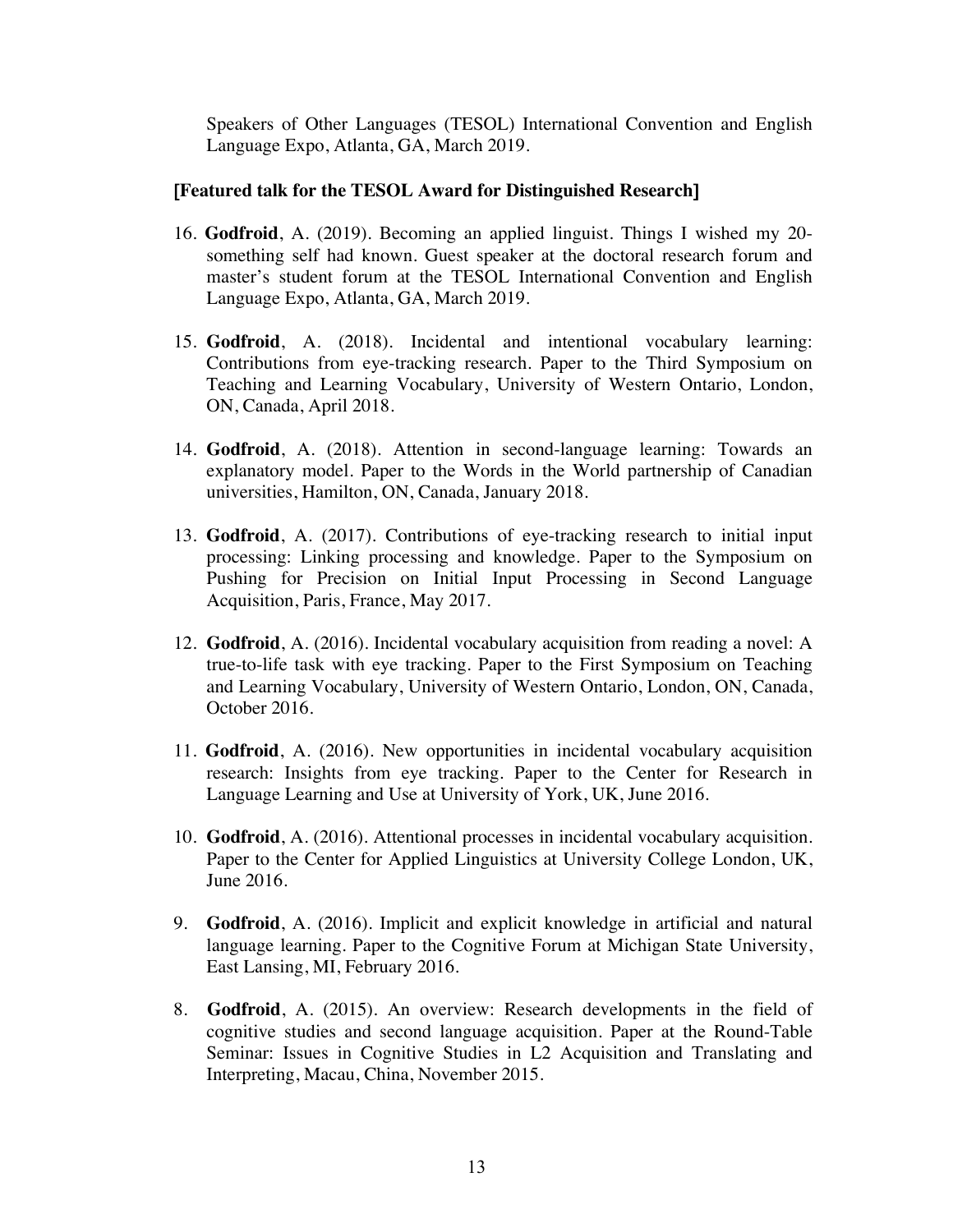- 7. **Godfroid**, A. (2015). The effects of implicit instruction on implicit and explicit knowledge development. Paper at the Symposium on New Directions in Implicit and Explicit Language Learning, Lancaster, UK, June 2015.
- 6. **Godfroid**, A. (2013). From absence of evidence to evidence of absence: The effects of think-alouds and eye-tracking on thought processes. Paper to the Psycholinguistics Group at University of Michigan, Ann Arbor, MI, November 2013.
- 5. **Godfroid**, A. (2013). Do adult second language learners teach themselves? Evidence from eye movements and verbal reports. Paper to the Linguistics Colloquium at Michigan State University, East Lansing, MI, January 2013.
- 4. **Godfroid**, A. (2012). The roles of attention and awareness in second language acquisition: New methodological perspectives. Paper to the Symposium of Second Language Acquisition at the University of Illinois at Chicago, Chicago, IL, December 2012.
- 3. Housen\*, A., **Godfroid**, A., & Boers\*, F. (2012). Re(de)fining the construct of noticing. The role and nature of attention and awareness in SLA. Paper to the Department of Linguistics Speaker Series, Georgetown, Washington, DC, March 2012.
- 2. **Godfroid**, A. (2010). Attention and awareness in SLA: The role of 'noticing' in L2 vocabulary learning. Paper to the Second Language Studies Program at Michigan State University, East Lansing, MI, February 2010.
- 1. **Godfroid**, A. (2008). Eye-catching words? The initial processing of novel lexis in an L2. Paper to the Nijmegen Bilingualism Group, Nijmegen, December 2008.

Refereed Conference papers (all co-presenters are students unless otherwise noted  $*)$ )

- 59. **Godfroid**, A., & Kim, K. M. (2021). The contributions of implicit-statistical learning aptitude to implicit second language knowledge. Paper to the American Association for Applied Linguistics, held online, March 2021.
- 58. Ma, Y., Buccola\*, B., Wang, Z., **Godfroid**, A., Cousins, S., & Beretta\*, A. (2020). An eye-tracking study of complement coercion in Mandarin Chinese. Paper to the Words in the World International Conference, held online, October 2020.
- 57. **Godfroid**, A. (2020). A methodological synthesis of eye tracking in second language acquisition and bilingualism. Paper to the American Association for Applied Linguistics, Denver, CO, March 2020. [canceled due to Covid-19]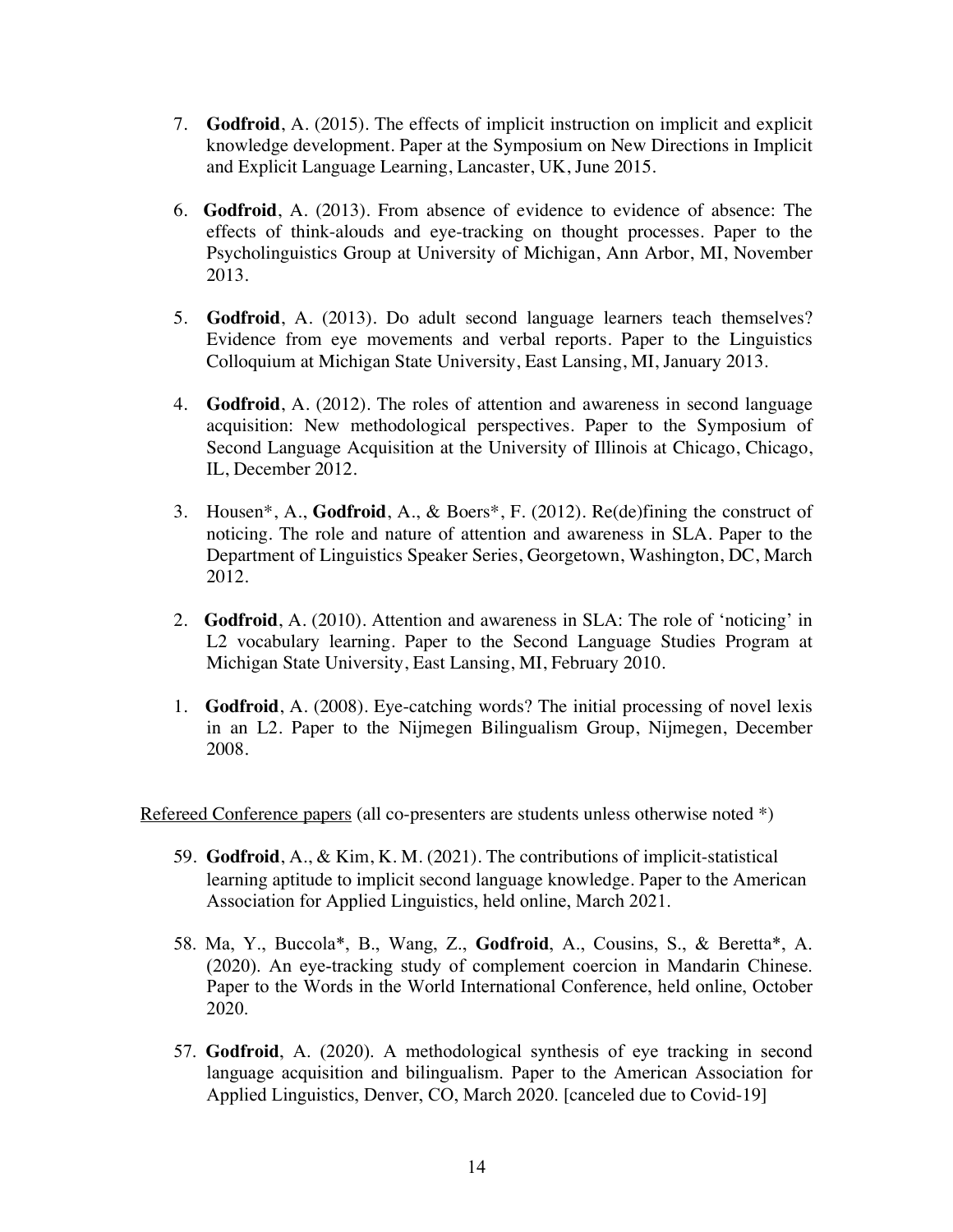- 56. **Godfroid**, A., & Kim, K. M. (2019). Demystifying explicit-implicit L2 grammar knowledge: Insights from individual differences in cognitive aptitudes. Paper to the Second Language Research Forum, East Lansing, MI, September 2019.
- 55. **Godfroid**, A., & Kim, K. M. (2019). Not aptitude but aptitudeS: Examining the relationship between implicit/explicit learning aptitudes and implicit/explicit knowledge. Paper to the European Second Language Association, Lund, Sweden, August 2019.
- 54. **Godfroid**, A. (2019). A methodological synthesis of eye-tracking research in second language acquisition and bilingualism. Paper to the European Conference on Eye Movements, Alicante, Spain, August 2019.
- 53. **Godfroid**, A., & Kim, K. M. (2019). Where does L2 vocabulary learning ability fit in the explicit-implicit L2 knowledge debate? Paper at Vocab@Leuven, Leuven, Belgium, July 2019.
- 52. Kim., M., & **Godfroid**, A. (2019). Individual differences in cognitive aptitudes and implicit-explicit knowledge: An SEM approach. Paper to the American Association for Applied Linguistics, Atlanta, GA, March 2019.
- 51. Majorana\*, J., Ohlrogge\*, A., Zwier\*, L., Reed\*, D., & **Godfroid**, A. (2019). Immersion is not enough: Vocabulary development in IEPs. Paper to the Teaching of English to Speakers of Other Languages (TESOL) International Convention and English Language Expo, Atlanta, GA, March 2019.
- 50. **Godfroid**, A., Ryu\*, C., & Lin\*, C. (2018). Patterns of difficulty: A web-based L2 Mandarin tone perception study. Paper to the American Council on the Teaching of Foreign Languages (ACTFL) Annual Convention and World Languages Expo, New Orleans, LA, November 2018.
- 49. **Godfroid**, A., Kim, K. M., Hui, B., & Isbell, D. (2018). Validating implicit and explicit L2 knowledge measures: A research synthesis. Paper to the Second Language Research Forum, Montreal, Canada, October 2018.
- 48. **Godfroid**, A., Kim, K. M., Hui, B., & Isbell, D. (2018). Validation research on implicit and explicit knowledge: A research synthesis. Paper to the European Second Language Association, Münster, Germany, September 2018.
- 47. Koch, E., De Vos\*, J., Lemhöfer\*, K., Housen\*, A., & **Godfroid**, A. (2018). Incidental second language grammar learning through dialogue: The acquisition of stem-vowel alternations in German strong verbs by adult native speakers of Dutch. Paper to the European Second Language Association, Münster, Germany, September 2018.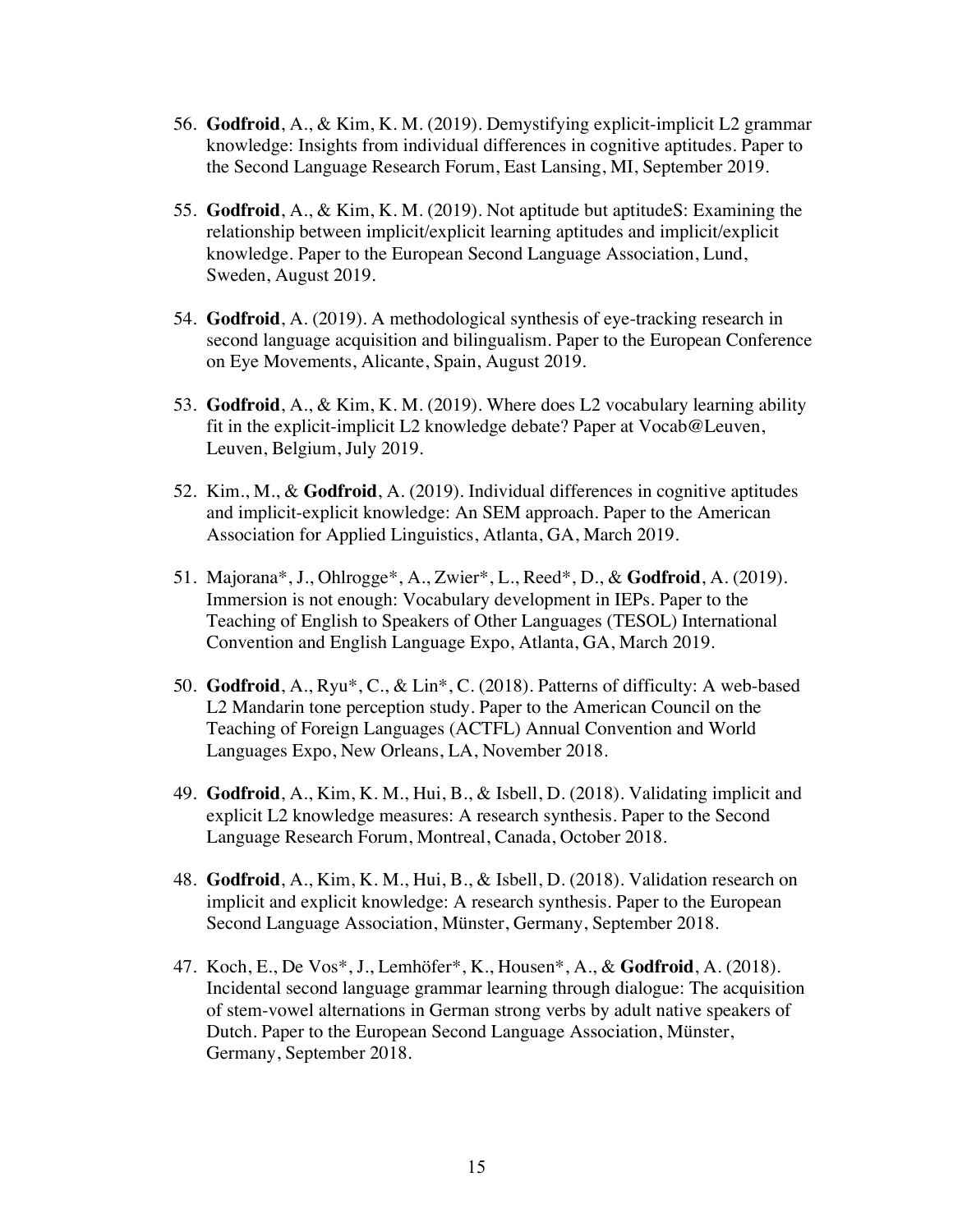- 46. Koch, E., **Godfroid**, A., & Housen\*, A. (2018). Measuring the usage of the grammatical information encoded through verb inflection during real-time sentence comprehension: A visual-world eye-tracking study. Poster at the Tübingen summer school in L2 acquisition. Tübingen, Germany, July 2018.
- 45. Koch, E., **Godfroid**, A., & Housen\*, A. (2018). Morphosyntax in predictive L1 and L2 sentence processing: A visual world eye-tracking study. Presentation to Psycholinguistics in Flanders, Ghent, Belgium, June 2018.
- 44. Brooke\*, J. C., Ohlrogge\*, A., & **Godfroid**, A. (2018). Measuring vocabulary development in IEPs. Paper to the Teaching of English to Speakers of Other Languages (TESOL) International Convention and English Language Expo, Chicago, IL, March 2018.
- 43. **Godfroid**, A. (2018). Eye-tracking research across SLA disciplines: A synthetic review. Paper to the American Association for Applied Linguistics, Chicago, IL, March 2018.
- 42. Lim, J., Kim, K. M., Maloney, J., Klem, L., & Godfroid, A. (2018). What do linguistic knowledge tests measure? Comparing the Ellis and Suzuki & DeKeyser models of implicit and explicit knowledge. Paper to the American Association for Applied Linguistics, Chicago, IL, March 2018.
- 41. Ahn, J., **Godfroid**, A., Rebuschat\*, P., & Dienes, Z.\* (2017). Development of explicit knowledge from artificial language learning: Evidence from eye movements. Paper to the Second Language Research Forum, Columbus, OH, October 2017.
- 40. **Godfroid**, A., Kim, K. M., Li, W., Lim, J., & Maloney, J. (2017). Synthesizing 12 years of validation research on implicit and explicit knowledge: An interim report. Paper to the Second Language Research Forum, Columbus, OH, October 2017.
- 39. **Godfroid**, A., Ahn, J., Rebuschat\*, P., & Dienes\*, Z. (2017). Using eye movements to measure conscious and unconscious linguistic knowledge. Paper to the European Conference on Eye Movements, Wuppertal, Germany, August 2017.
- 38. Koch, E., De Vos\*, J., Lemhöfer\*, K., **Godfroid**, A., & Housen\*, A. (2017). Incidental learning of L2 morphosyntax from spoken input during a simulated conversation. Poster to Psycholinguistics in Flanders, Leuven, Belgium, May 2017.
- 37. Koch, E., De Vos\*, J., Lemhöfer\*, K., **Godfroid**, A., & Housen\*, A. (2017). Incidental morphosyntactic learning in a second language during conversation: An experimental study. Poster to the Symposium on Pushing for Precision on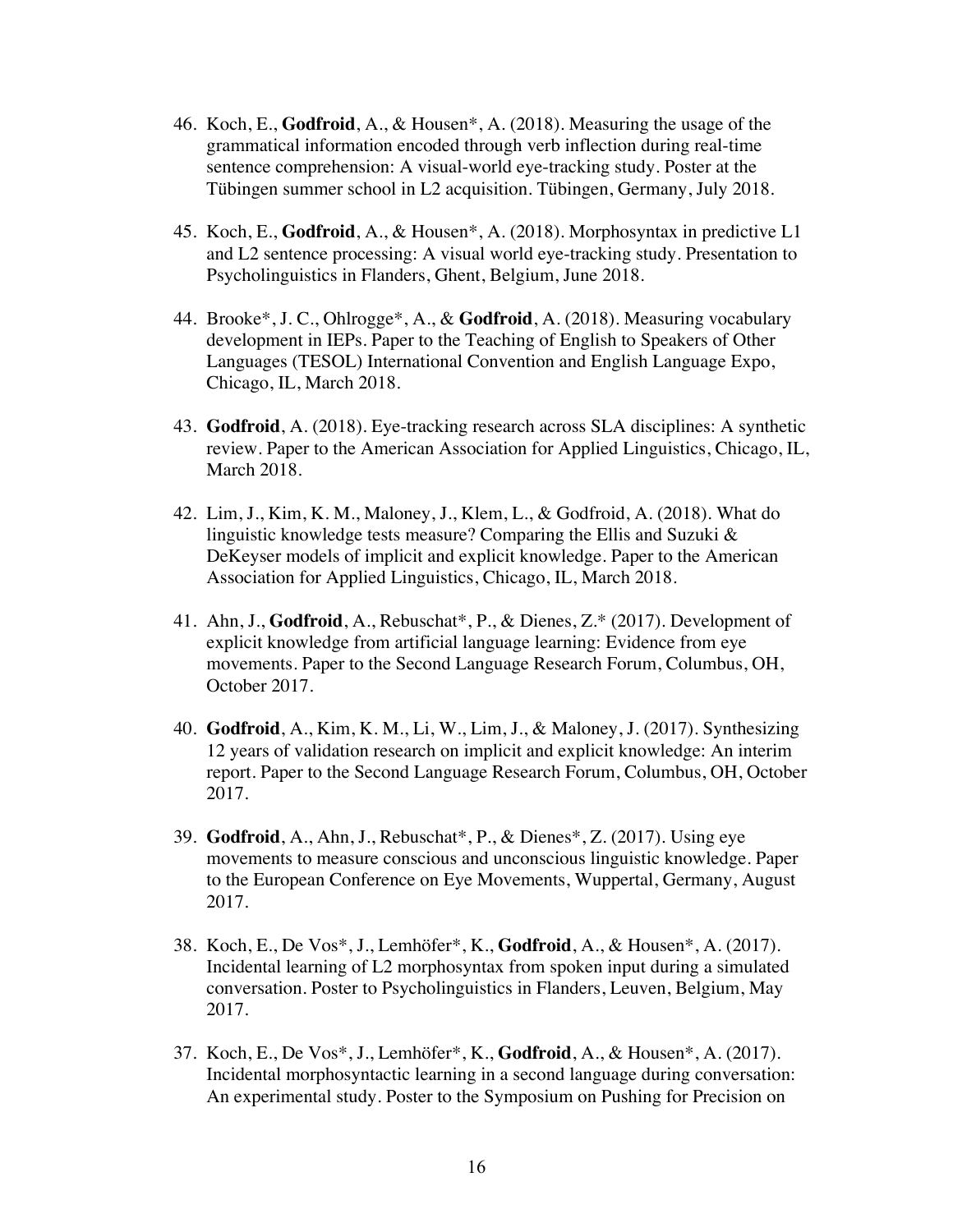Initial Input Processing in Second Language Acquisition, Paris, France, May 2017.

- 36. **Godfroid**, A., Ahn, J., Rebuschat\*, P., & Dienes\*, Z. (2017). Before you know it: Eye movement regressions during reading predict explicit knowledge of L2 syntax. Paper to the American Association for Applied Linguistics, Portland, OR, March 2017.
- 35. Li, W., Kim, K., Lim, J., Maloney, J., & **Godfroid**, A. (2017). Validating measures of implicit and explicit knowledge in L2 acquisition. Paper to the American Association for Applied Linguistics, Portland, OR, March 2017.
- 34. Brooke, J., Ohlrogge\*, A., Zwier\*, L., Reed\*, D., & **Godfroid**, A. (2016). Assessing IEP students' vocabulary size and growth: Evidence from a revised vocabulary size test. Paper to the Second Language Research Forum, New York, NY, September 2016.
- 33. **Godfroid**, A., Ahn, J., Rebuschat\*, P., & Dienes\*, Z. (2016). What you see (during training) is what you get (at test): Triangulating process and product. Paper to the Implicit Learning Seminar, Lancaster, UK, June 2016.
- 32. Choi, I., Ahn, J., Johnston, S., Lee, S., Yoon, H., & **Godfroid**, A. (2016). Extensive reading and eye-tracking: Towards power and precision in the study of incidental vocabulary acquisition. Paper to the American Association for Applied Linguistics, Orlando, FL, April 2016.
- 31. **Godfroid**, A., Ahn, J., Rebuschat\*, P., & Dienes\*, Z. (2016). The development of implicit and explicit knowledge of language: A comparison of eye-movement patterns and retrospective verbal reports. Paper to the American Association for Applied Linguistics, Orlando, FL, April 2016.
- 30. **Godfroid**, A., Ryu\*, C., & Lin\*, C. (2015). Multimodal approaches to learning Chinese tones: What works? Paper at the American Council on the Teaching of Foreign Languages Annual Convention and World Languages Expo, San Diego, CA, November 2015.
- 29. Ahn, J., Ballard, L., Choi, I., Cui, Y., Johnston, S., Lee, S., Yoon, H., & **Godfroid**, A. (2015). Incidental vocabulary learning from novel-reading: An eye-tracking study. Paper to the Second Language Research Forum, Atlanta, GA, October 2015.
- 28. **Godfroid**, A., Ryu\*, C., & Lin\*, C. (2015). Colorful benefits? The efficacy of dual coding in an online L2 Chinese tone perception study. Poster at the Pronunciation in Second Language Learning and Teaching conference, Dallas, TX, October 2015.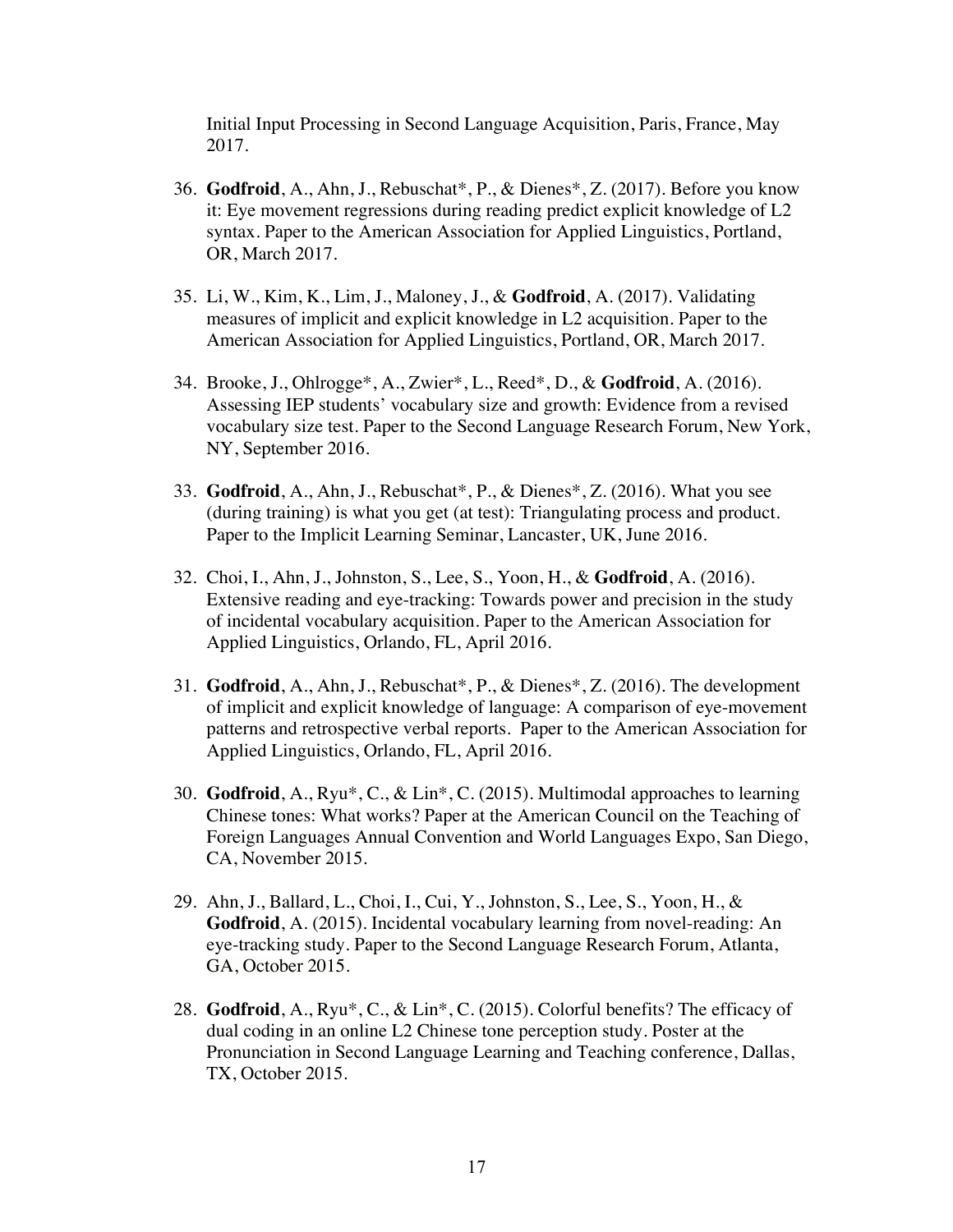- 27. **Godfroid**, A. (2015). Eye movements during task-based performance: What have we learned? [Colloquium discussant]. Paper at the Conference on Task-Based Language Teaching, Leuven, Belgium, September 2015.
- 26. Ryu\*, C., Lin\*, C., & **Godfroid**, A. (2015). Integrating technology and Chinese language teaching: A case study of online Mandarin Chinese tone instruction. Paper to the International Conference on Internet Chinese Education, Boston, MA, June 2015.
- 25. Lin\*, C., **Godfroid**, A., & Ryu\*, C. (2015). Online tone instruction for learning Mandarin Chinese. Paper to the Computer-Assisted Language Instruction Consortium, Boulder, CO, May 2015.
- 24. **Godfroid**, A., Loewen\*, S., Jung, S., Park, J., Gass\*, S., & Ellis\*, R. (2014). Construct validity of grammaticality judgment tests: An eye-tracking perspective. Paper to the European Second Language Association, York, September 2014.
- 23. **Godfroid**, A. (2014). Implicit and explicit learning of German semi-regular verbs. Poster to the European Second Language Association, York, September 2014.
- 22. **Godfroid**, A., Loewen\*, S., Jung, S., Park, J., Gass\*, S., & Ellis\*, R. (2014). Eye movements in grammaticality judgments: The relationship between accuracy and online reading patterns. Paper to the American Association for Applied Linguistics, Portland, OR, March 2014.
- 21. **Godfroid**, A., & McCord, R. (2014). Implicit learning of German irregular verbs. Paper to the American Association for Applied Linguistics, Portland, OR, March 2014.
- 20. **Godfroid**, A., & Spino, L. (2014). Reconceptualizing reactivity research: Absence of evidence is not evidence of absence. Paper to Georgetown University Round Table, Washington, DC, March 2014.
- 19. **Godfroid**, A., & Spino, L. (2013). The finger, the voice, and the brain: Revisiting the effectiveness of L2 reading for vocabulary acquisition. Paper to the Second Language Research Forum, Provo, UT, November 2013.
- 18. **Godfroid**, A., Loewen\*, S., Jung, S., Park, J., Gass\*, S., & Ellis\*, R. (2013). Multiple perspectives on grammaticality judgments: Do different types of knowledge imply different types of processing? Paper to the Second Language Research Forum, Provo, UT, October 2013.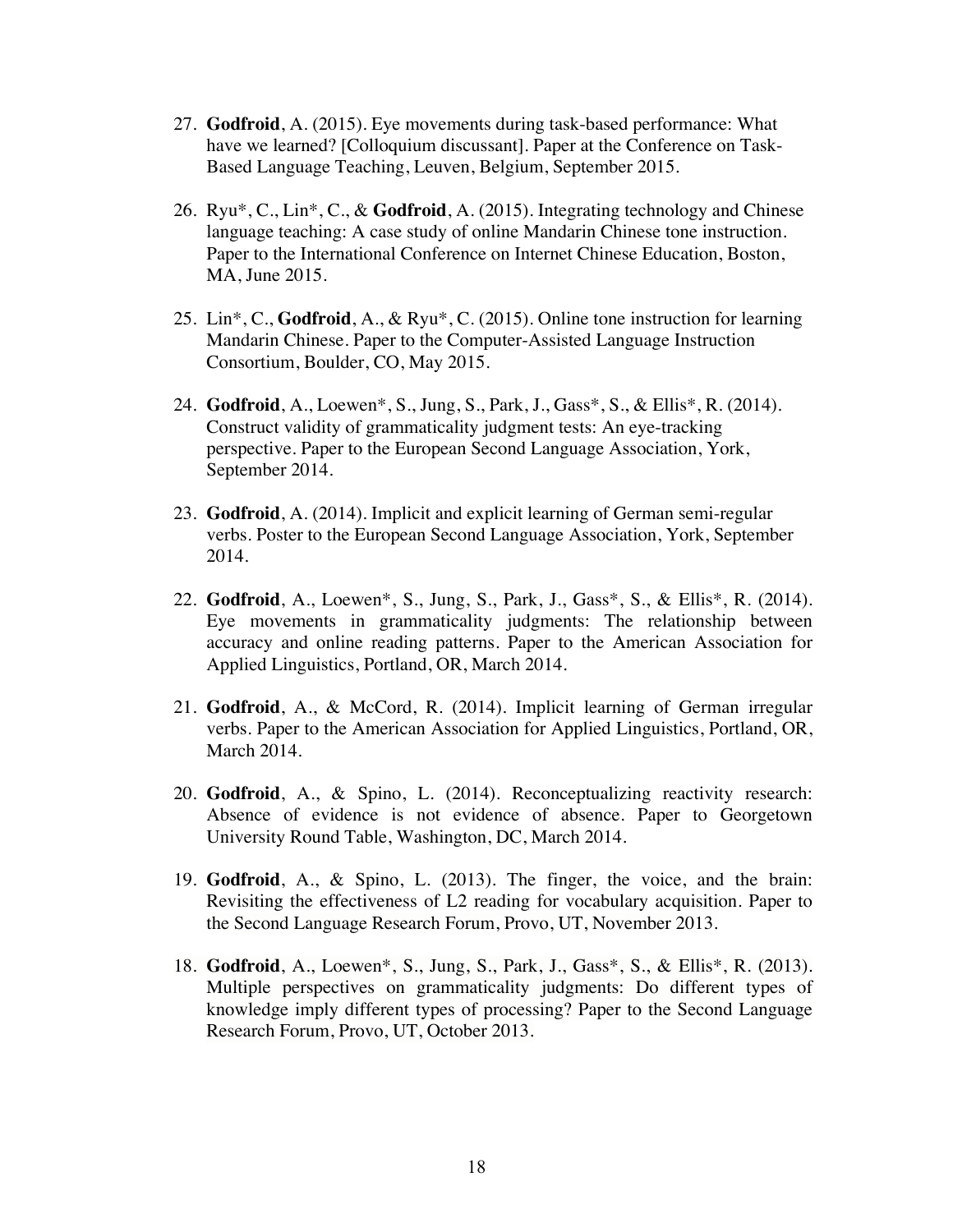17. Godfroid, A., & Spino, L. (2013). How complete are think-alouds? A comparison of verbal reports and finger tracking during L2 reading. Poster at the IRIS Project Colloquia, York, September 2013.

### [**Recipient of the Cambridge University Press poster prize**]

- 16. **Godfroid**, A., & Spino, L. (2013). One size fits all? The role of working memory in thinking aloud and task performance. Paper to the European Second Language Association, Amsterdam, August 2013.
- 15. **Godfroid**, A., & Spino, L. (2013). Timing is of the essence: Disentangling the roles of attention and awareness in L2 vocabulary learning. Paper to the American Association for Applied Linguistics, Dallas, TX, March 2013.
- 14. **Godfroid**, A. (2012). Attention and awareness may not be the same in SLA. Paper to the Second Language Research Forum, Pittsburgh, PA, October 2012.
- 13. **Godfroid**, A. (2012). Do all roads lead to Rome? Attention, awareness and the "noticing" construct. Paper to the European Second Language Association, Poznan, September 2012.
- 12. Uggen, M. S., & **Godfroid**, A. (2012). Attention to irregular verbs by beginning learners of German: An eye movement study. Paper to the American Association for Applied Linguistics, Boston, MA, March 2012.
- 11. **Godfroid**, A., & Spino, L. (2011). Reading in the experimental laboratory: A comparison of different data collection methods. Paper to the Second Language Research Forum, Ames, IA, October 2011.
- 10. **Godfroid**, A., & Schierloh, M. (2010). The study of eye movements in SLA research: A review. Paper to the Second Language Research Forum, Maryland, MD, October 2010.
- 9. **Godfroid**, A., Boers\*, F., & Housen\*, A. (2010). Re(de)fining the construct of 'noticing': The role of attention and awareness in SLA. Paper to the European Second Language Association, Reggio Emilia, September 2010.
- 8. **Godfroid**, A., Housen\*, A., & Boers\*, F. (2010). Attention and awareness in SLA: An attempt to re(de)fine the construct of 'noticing'. Paper to the American Association for Applied Linguistics, Atlanta, GA, March 2010.
- 7. **Godfroid**, A., Boers\*, F., & Housen\*, A. (2009). Learners' processing of novel words while reading: Eye movements and learning gains. In N. A. Taatgen & H. van Rijn (Eds.), *Proceedings of the 31st Annual Conference of the Cognitive Science Society* (3202). Austin, TX: Cognitive Science Society.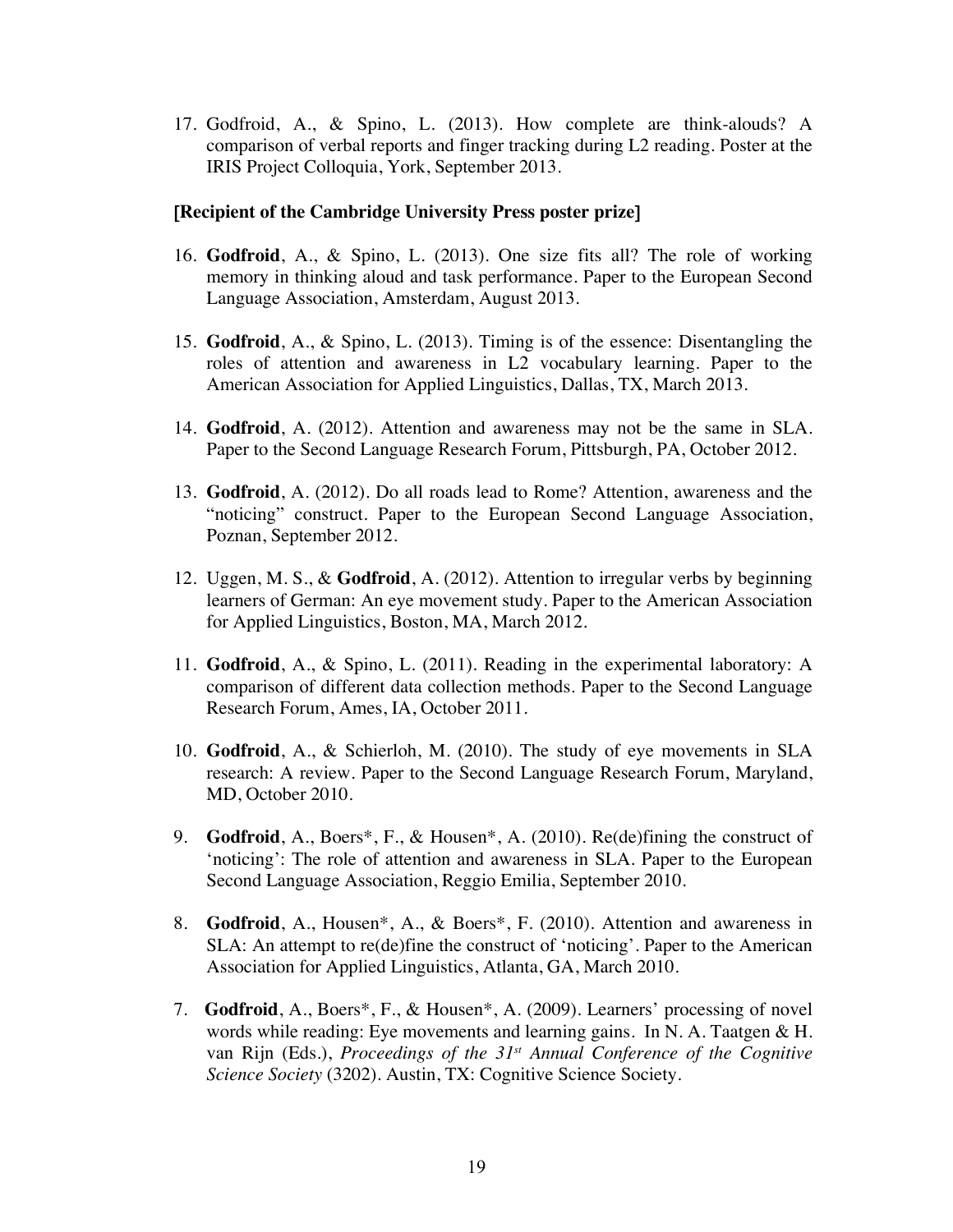- 6. **Godfroid**, A., Boers\*, F., & Housen\*, A. (2009). Learners' initial steps in acquiring new lexis: A study of eye movements. Paper to the  $8<sup>th</sup>$  edition of Psycholinguistics in Flanders, Antwerp, May 2009.
- 5. **Godfroid**, A., Boers\*, F., & Housen\*, A. (2009). Defining and operationalising noticing in SLA. Paper to Georgetown University Round Table, Washington, DC, March 2009.
- 4. **Godfroid**, A., Boers\*, F., & Housen\*, A. (2008). The intake of new words in L2 reading: An eye-tracking study. Paper to the Second Language Research Forum, Honolulu, HI, October 2008.
- 3. **Godfroid**, A., Boers\*, F., & Housen\*, A. (2008). An eye for words: Eye tracking L2 learners' noticing of new words in written texts. Paper to the European Second Language Association, Aix-en-Provence, September 2008.
- 2. **Godfroid**, A., Boers\*, F., & Housen\*, A. (2008). Noticing new words while reading in a foreign language: Evidence from an eye-tracking study. Paper to the American Association for Applied Linguistics, Washington, DC, March 2008.
- 1. **Godfroid**, A., Boers\*, F., & Housen\*, A. (2007). Individual differences in noticing capacity. Paper to the Belgian Association for Applied Linguistics, Louvain, March 2007.

#### Other presentations

- 6. **Godfroid**, A. (2018). Measuring ESL learners' language profiles: An individual differences approach. Professional development session at the Center for Language Teaching Advancement, East Lansing, MI, April 2018.
- 5. **Godfroid**, A. (2017). Individual differences in cognitive aptitudes and L2 learning. Professional development session at the Center for Language Teaching Advancement, East Lansing, MI, October 2017.
- 4. **Godfroid**, A., Loewen\*, S., Jung, S., Park, J., Gass\*, S., & Ellis\*, R. (2014). Processing meets representation: An eye-tracking study of grammaticality judgment tests. East Lansing, MI, April 2014.
- 3. **Godfroid**, A. (2014). Equivalence tests in SLA: Possibilities and challenges. Paper to the Student Organization of Second Language Acquisition and Pedagogy, East Lansing, MI, February 2014.
- 2. **Godfroid**, A., & Spino, L. (2013). Effects of eye-tracking and think-alouds on text comprehension and vocabulary recognition. Paper to the audience of the Eye-tracking Mini Conference, East Lansing, MI, April 2013.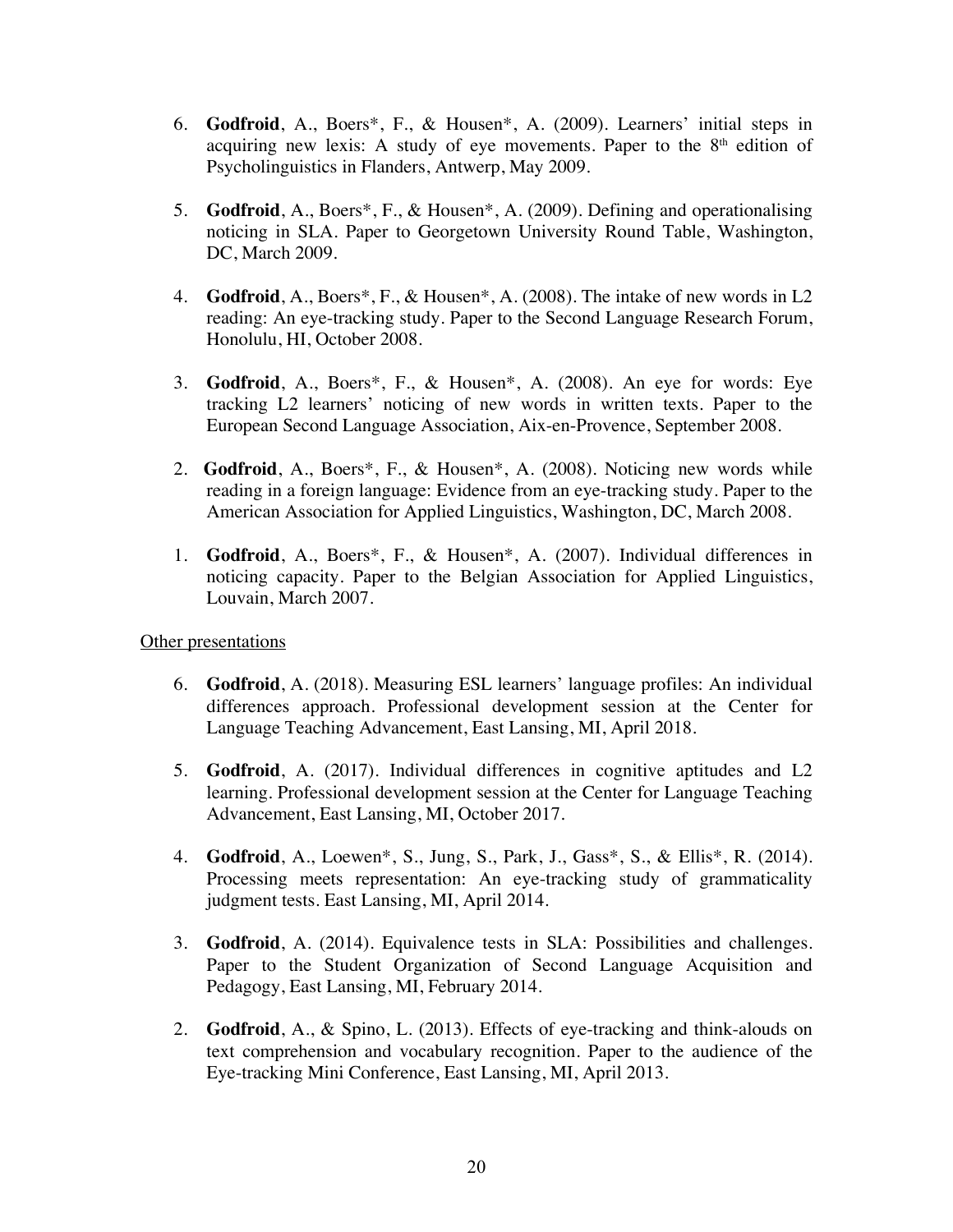1. **Godfroid**, A., Loewen\*, S., Jung, S., Park, J., Gass\*, S., & Ellis\*, R. (2013). Investigating the link between implicit and explicit knowledge and processing. East Lansing, MI, April 2013.

#### **Workshops**

- 11. **Godfroid**, A. (2021). Eye tracking as a tool for language researchers [three-hour workshop, delivered online]. Penn State University, University Park, PA, September 2021.
- 10. **Godfroid**, A., & Winke\*, P. M. (2019). Eye-tracking methodology [full-day preconference workshop]. Second Language Research Forum, East Lansing, MI, September 2019.
- 9. **Godfroid**, A. (2019). Eye tracking for the language sciences [two-hour workshop]. KU Leuven, Belgium, June 2019.
- 8. **Godfroid**, A. (2019). Post-tenure transition: Research, grants, stewardship. Posttenure workshop at the College of Arts & Letters, Michigan State University, East Lansing, MI, February 2019.
- 7. **Godfroid**, A. (2018). Conducting eye-tracking research in SLA and bilingualism. 2nd International Workshop on Discourse, Multimodality, and Experimental Methods [four-hour workshop]. Viña del Mar, Chile, November 2018.
- 6. **Godfroid**, A. (2018). Conducting eye-tracking research in SLA and bilingualism. Eye-tracking research in the humanities [two-hour workshop]. Vrije Universiteit Brussel, Belgium, September 2018.
- 5. **Godfroid**, A. (2018). Experimental tasks and paradigms in second-language vocabulary learning. Words in the World partnership of Canadian universities, Hamilton, ON, Canada, January 2018 [three-hour workshop at McMaster University, live-streamed on Facebook to ca. 150 participants].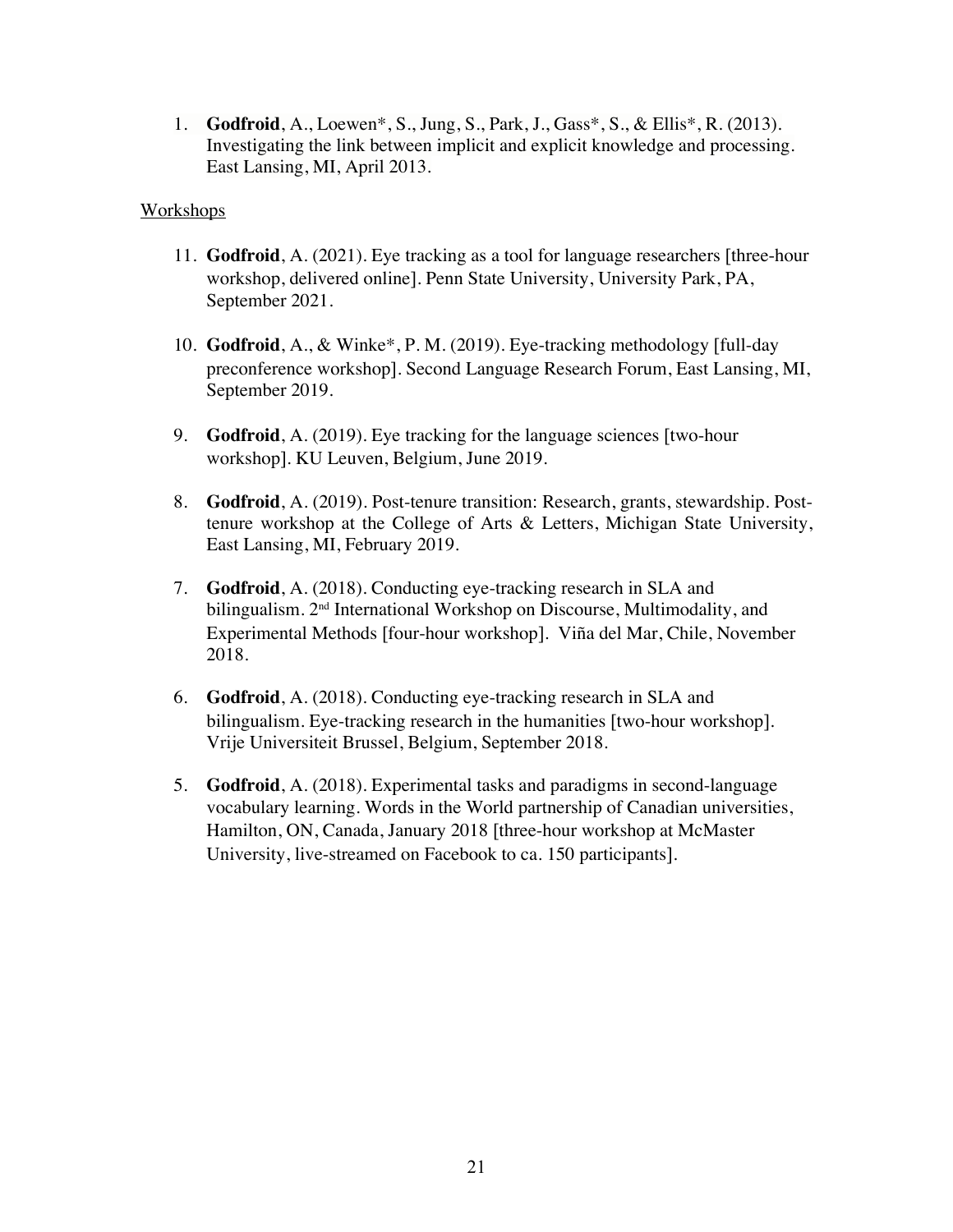- 4. **Godfroid**, A. (2017). Vocabulary teaching and learning in a foreign language: Incidental and intentional approaches. Methodological Developments in Teaching of Spanish as a Second Language. A Workshop for Teachers, XI [three-hour workshop]. Columbia University, New York, NY, January 2017.
- 3. **Godfroid**, A. (2015). Using eye-tracking to investigate questions about implicit and explicit learning/knowledge. Symposium on New Directions in Implicit and Explicit Language Learning [three-hour workshop]. Lancaster, UK, June 2015.
- 2. **Godfroid**, A. (2013). Introducing new vocabulary. Orientation for second/foreign language teaching assistants at Michigan State University [onehour workshop]. East Lansing, MI, August 2013.
- 1. **Godfroid**, A. (2012). Increasing learner autonomy: Insights from learners' introspection on their own incidental vocabulary learning. Professional development for faculty in the English Language Center at Michigan State University [one-hour workshop]. East Lansing, MI, November 2012.

## Research skills

## **Eye-tracking methodology**

Co-director of the eye-tracking lab at Michigan State University (eyetrack.msu.domains), which is equipped with an EyeLink 1000 (from SR Research) and a Tobii TX300 TSE. Member of the MSU Eye-Tracking Research Group.

- Author of the book *Eye tracking in second language acquisition and bilingualism: A research synthesis and methodological guide* (published by Routledge, 2020)
- Strategic planning and daily management of the lab, shared responsibility for equipment
- Instructor of LLT 818, Eye-movement Registration in Second Language Acquisition Research
- In-depth and hands-on knowledge of eye-tracking technology, from experiment design and programming, to data collection and analysis*.*
- Visiting scholars to the lab:
	- o Dr. Carolina Bernales, Pontificia Universidad Católica de Valparaíso, Chile (March-April 2016)
	- o Dr. Sungmook Choi, Kyungpook National University, Korea (August 2019-August 2020)
	- o Max Pacheco Leal, Pontificia Universidad Católica de Valparaíso, Chile (January-April 2020)
	- o Eva Puimège, KU Leuven, Belgium (August 2019-November 2019)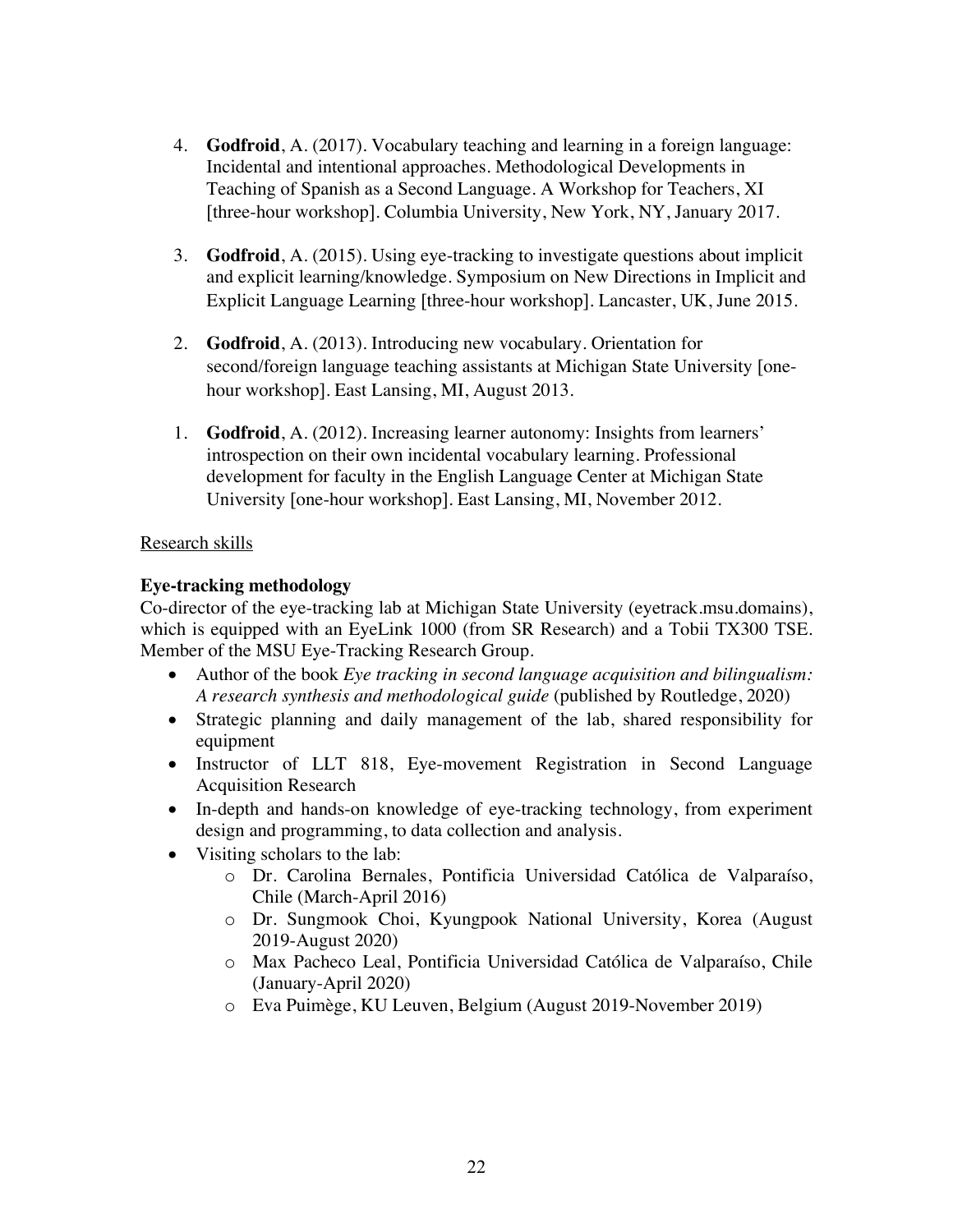### **Statistical techniques**

Excellent knowledge of applied statistics:

- Basics of statistical inference  $*$
- Analysis of variance  $*$
- Multivariate analysis of variance
- Discriminant function analysis
- Cluster analysis
- Exploratory factor analysis
- Confirmatory factor analysis
- Structural equation modeling
- Linear regression (LM)  $*$
- Binary and multinomial logistic regression (GLM)  $*$
- Mixed effects models (LMM and GLMM)  $*$
- Introduction to *R \**
- Equivalence testing \*
- Introduction to Bayesian statistics  $*$

Instructor of two quantitative research methods courses at Michigan State University, in which I cover the techniques marked with  $*$ . The courses are LLT 873, Quantitative Research in Second Language Studies, and LLT 841 (co-taught with Shawn Loewen), Advanced Quantitative Research in Second Language Studies.

Member of the SLS student-led reading group Donuts & Distributions.

## Professional development

## **National Center for Faculty Development & Diversity Post-Tenure Pathfinders Program**

I completed a 12-week online program designed for recently tenured faculty to pause, engage in a discovery process about what is possible in my next chapter, and build a support network to move powerfully in that new direction. The program helped me pick a post-tenure pathway and connect with new mentors that can help me reach my goals.

## **National Center for Faculty Development & Diversity Faculty Success Program**

I completed a 12-week online bootcamp designed to increase research productivity, improve time management skills, and live a full and healthy life beyond campus. Some of the core skills targeted in the bootcamp were developing a daily writing routine, strategic planning, and learning why and how to align work time with institutional priorities, personal values, and long-term goals.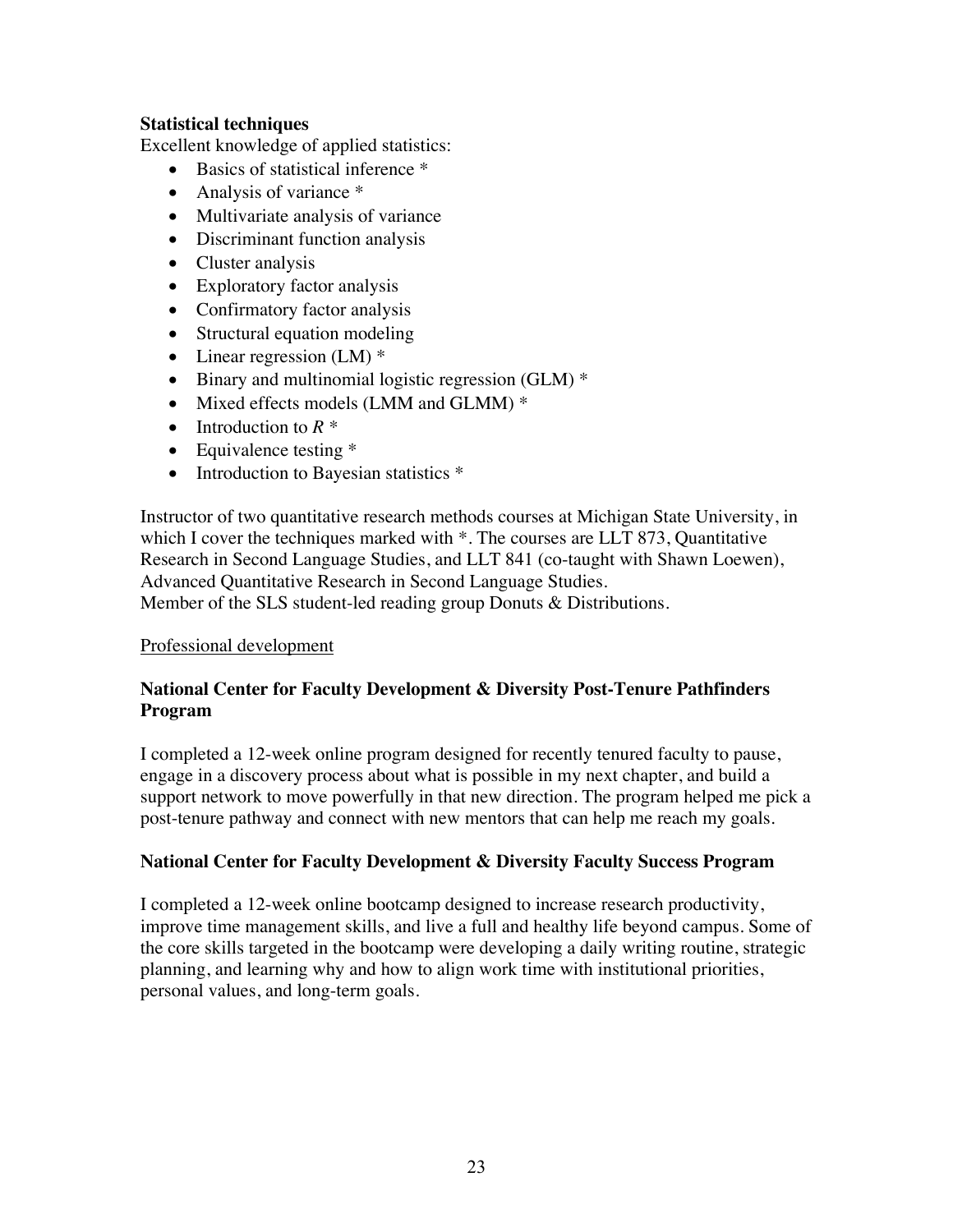# Teaching

• Invited graduate teaching:

LEAD Summer School in Second Language Acquisition (July 2018, University of Tübingen, Germany)

Cognitive foundations of language learning and teaching II

• Courses taught at Michigan State University:

| LLT 361        | Second and Foreign Language Learning                   |
|----------------|--------------------------------------------------------|
| <b>LLT 841</b> | Topics in Learning and Teaching: Advanced Quantitative |
|                | Research in Second Language Studies                    |
| <b>LLT 818</b> | Eye-movement Registration in Second Language           |
|                | <b>Acquisition Research</b>                            |
| <b>LLT 842</b> | Vocabulary                                             |
| <b>LLT 860</b> | Introduction to Second Language Acquisition            |
| <b>LLT 862</b> | Advanced Research in Second Language Acquisition       |
| <b>LLT 864</b> | Second Language Psycholinguistics                      |
| <b>LLT 873</b> | Quantitative Research in Second Language Studies       |
| <b>LLT 890</b> | Reactivity of Think-Aloud Methodology in L2 Reading    |
|                | (Independent Study)                                    |
| <b>LLT 890</b> | Implicit Learning of German Irregular Verbs            |
|                | (Independent Study)                                    |
| <b>LLT 890</b> | Implicit Learning of Semi-Artificial Grammar: An Eye-  |
|                | <b>Tracking Study</b>                                  |
|                | (Independent Study)                                    |
| <b>LLT 890</b> | The Role of Prior Knowledge in Implicit Learning: An   |
|                | Eye-Tracking Study                                     |
|                | (Independent Study)                                    |
| <b>LLT 890</b> | Linear Mixed-Effects Modeling: A Methodological        |
|                | Synthesis of L2 Research (Independent Study)           |

• Courses taught or developed at other institutions

University of Brussels:

*Cognitive Processes of Acquisition* (invited seminar in the graduate-level course *English Linguistics: the Acquisition of English*)

University of Antwerp:

Development of an English language course for adult native speakers of Dutch. *BIS Online* was a constructivist language course that focused on the four communicative skills and the active role of the learner in the learning process. The course was provided online as a distance learning programme and covered all proficiency levels, from A1 (beginning) to C2 (near native). A 25-hour practicum in higher secondary education in Flanders.

I taught English and German language classes to 16- to 18-year-olds.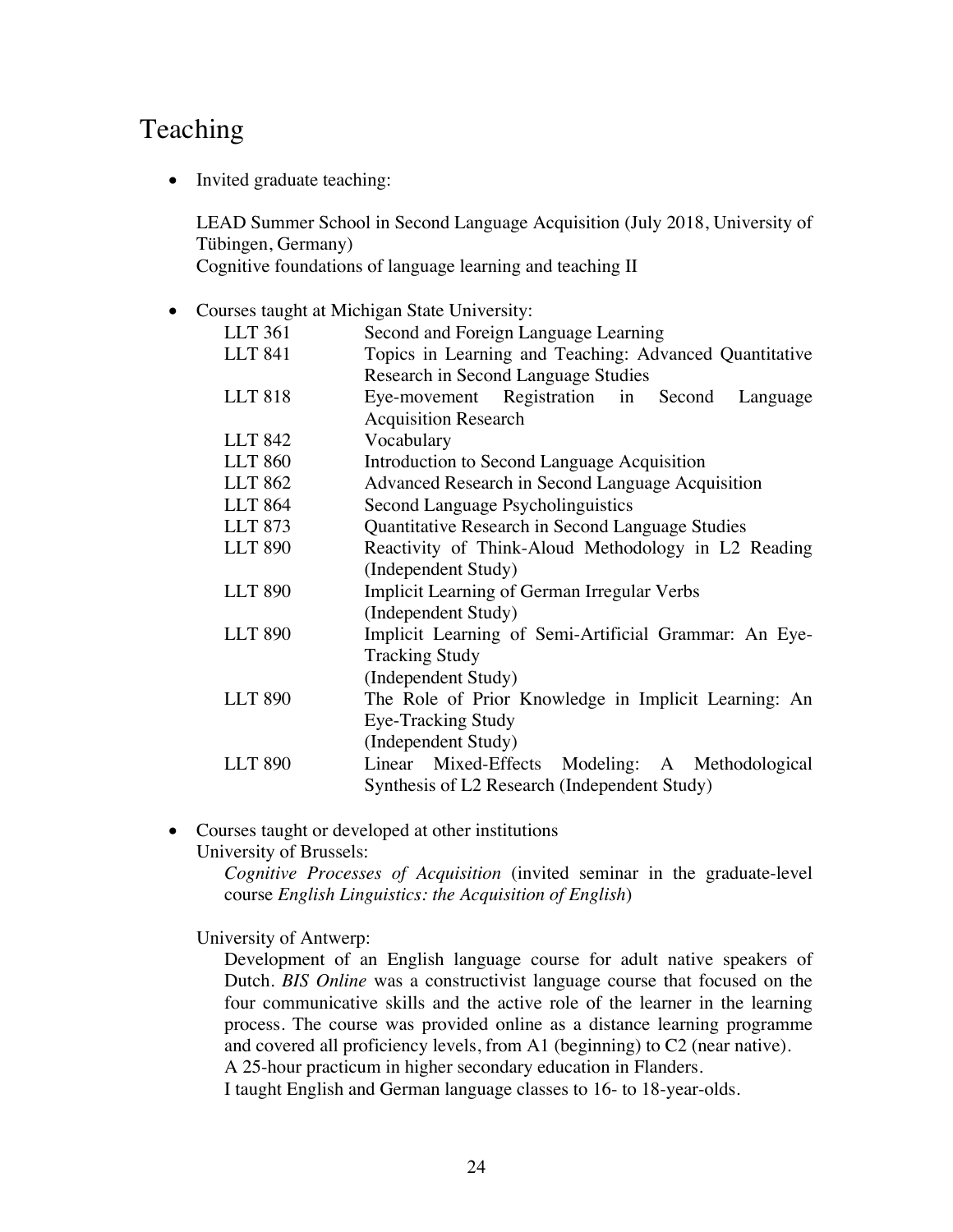# Ph.D. Dissertation Advising

## **External: Department of Linguistics and Literature, University of Brussels (VUB), Belgium**

Committee co-chair

• Eva Koch: *Bridging the gap: Linking noticing and the implicit L2 acquisition of grammatical subregularities in a natural second language.* (with Alex Housen)

## **External: Department of Counseling, Educational Psychology and Special Ed, Michigan State University**

Committee member

• Hope Akaeze: *Incorporating response time with differential speed in cognitive diagnostic models.* (graduated in 2020; chair: Kimberly Kelly)

## **External: Department of Hispanic and Italian Studies, University of Illinois at Chicago**

Committee member

• Bernard Issa: *Morphosyntactic development in a second language: An eye tracking study on the role of attention.* (graduated in 2015; chair: Kara Morgan-Short)

## **External: Department of Spanish and Portuguese, Georgetown University**

Committee member

• Anne M. Calderón: *Level of intake and depth of processing in L2 development.* (graduated in 2014; chair: Ronald Leow)

[Recipient of the 2016 Harold N. Glassman Dissertation Award in the Social Sciences]

## **Internal: Second Language Studies Program, Michigan State University**

Committee chair

- 1. Elizabeth Huntley (expected graduation in Spring 2022)
- 2. Ryo Maie (expected graduation in Fall 2022)
- 3. Brittany Finch (expected graduation in Spring 2023)
- 4. Joanne Koh (expected graduation in Spring 2024)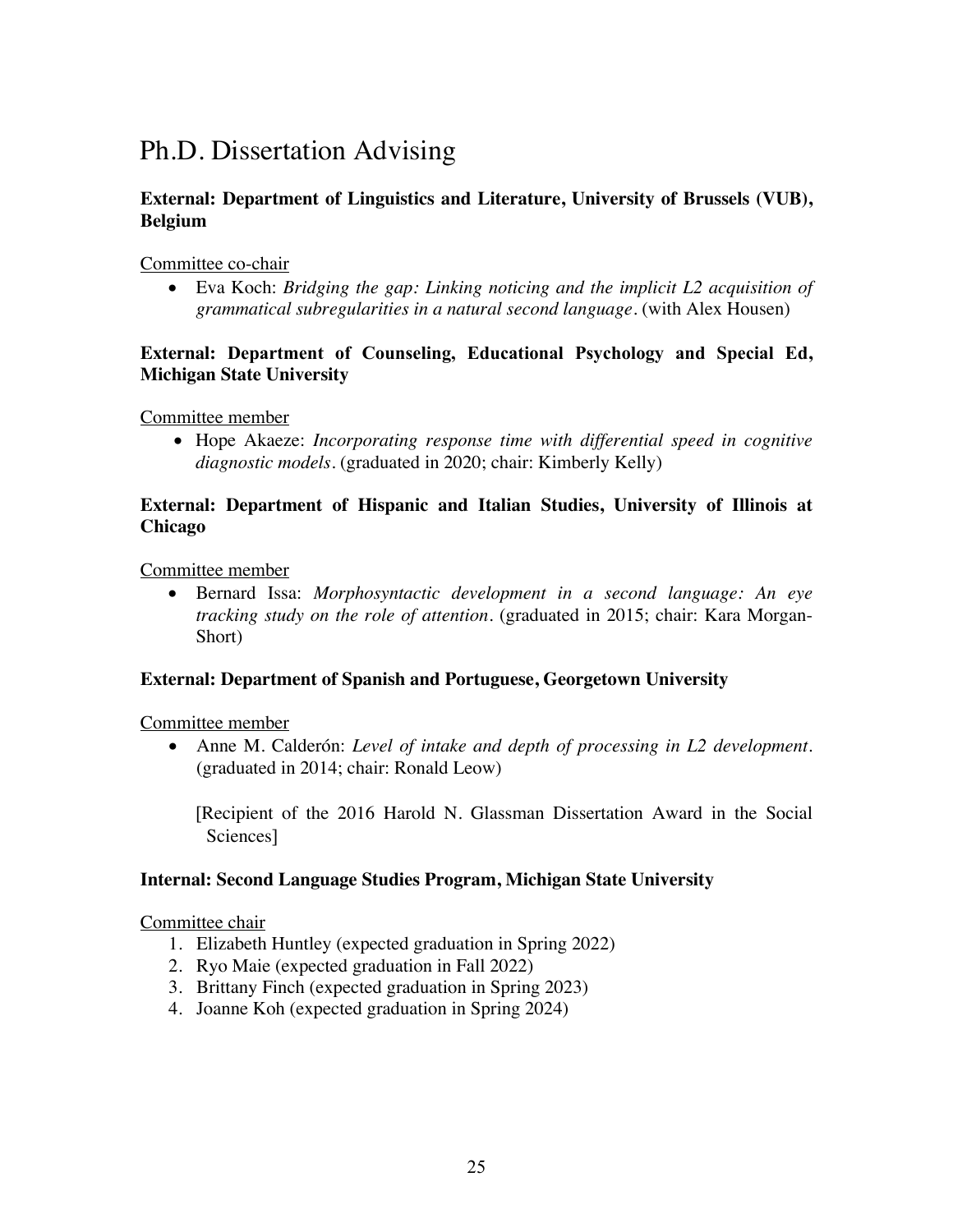- 5. Bronson Hui: *A construct validation study of implicit and time sensitive vocabulary measures* (graduated in August 2021)
- 6. Kathy Minhye Kim: *Exploring the interface of implicit and explicit secondlanguage knowledge: A longitudinal perspective* (graduated in June 2020 with a joint degree in Cognitive Science)
- 7. Ji-Eun (Irene) Ahn: *The effect of prior L1 knowledge on the implicit and explicit learning of L2 syntax from reading a novel* (graduated in December 2019)
- 8. Roman Chepyshko: *Locative verbs in L2 learning: A modular processing perspective* (graduated in May 2018)
- 9. Ina Choi: *Learning words under incidental and intentional learning conditions: An eye-tracking study* (graduated in August 2018)
- 10. Jessica Fox: *The bridge: Linking mood induction, self-report, and psychophysiology to vocabulary learning on a paired-associates learning task* (graduated in May 2017)
- 11. Zachary Miller: *The interplay of incidental instruction, affect, and individual differences in L2 acquisition* (graduated in May 2017)
- 12. Ayman Mohamed: *The roles of context and repetition in incidental vocabulary acquisition from second language reading: An eye movement study* (graduated in May 2015)
- 13. Maren Schierloh-Uggen: *Attention to irregular verbs by beginning learners of German: An eye-movement study* (graduated in May 2011; co-chair: Paula Winke)
- 14. Jens Schmidtke: *Speech perception in bilingual and monolingual speakers under normal and adverse listening conditions* (graduated in May 2015 with a joint degree in Cognitive Science)

Committee member

- 15. Dylan Burton
- 16. Yingzhao Chen
- 17. Carlo Cinaglia
- 18. Leonardo Guedez
- 19. Dmitrii Pastushenkov
- 20. Kiyo Suga
- 21. Aysen Tuzcu
- 22. Alyssa Wolfe
- 23. Laura Ballard (graduated in 2017)
- 24. Hiep Chau (graduated in 2014)
- 25. Fei Fei (graduated in 2015)
- 26. Talip Gonulal (graduated in 2016)
- 27. Xuehong (Stella) He (graduated in 2020)
- 28. Yeon Heo (graduated in 2016)
- 29. Solène Inceoglu (graduated in 2014)
- 30. Suzanne Johnston (graduated in 2017)
- 31. Sehoon Jung (graduated in 2017)
- 32. Natalie Koval (graduated in 2020)
- 33. Hyojung Lim (graduated in 2014)
- 34. Jie Liu (graduated in 2018)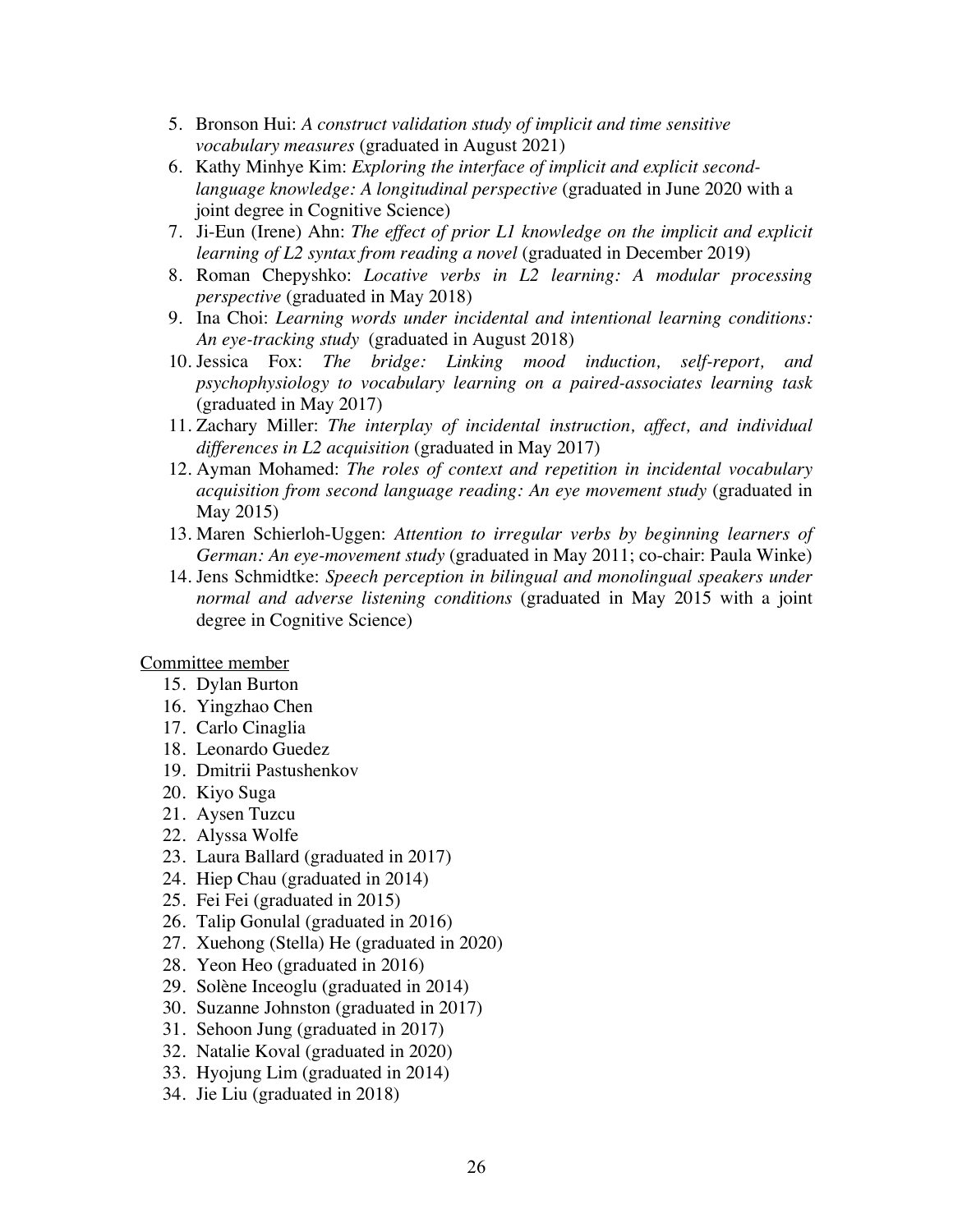- 35. Ji-Hyun Park (graduated in 2016)
- 36. Megan Smith (graduated in 2016)
- 37. Myeongeun Son (graduated in 2021)
- 38. Le Anne Spino (graduated in 2017)
- 39. Sarut Supasiraprapa (graduated in 2017)
- 40. Hyung-Jo Yoon (graduated in 2017)

## Professional service

Editorial service

Incoming journal editor, *Language Learning* (2022-2025)

Editorial board member, *Studies in Second Language Acquisition* (2016 – 2024)

Advisory board member, *Journal of the European Second Language Association* (2016 – present)

Editorial board member, *International Review of Applied Linguistics in Language Teaching*

Editorial board member, *EuroSLA Yearbook* (2008 – 2016)

#### Service to the profession at large

Member of the EuroSLA Executive Committee: Secretary (2019-2023)

Member of the TESOL Awards Committee (Award for Distinguished Research) (2019)

Member of the Comparative and International Education Society (CIES) Awards Committee (Doctoral Dissertation Research Award) (2019)

Member of the Book Award Committee of the American Association for Applied Linguists (2018-2020)

Member of the Resolutions Committee of the American Association for Applied Linguists (2017-2018)

EuroSLA Doctoral Dissertation Workshop Discussant (2019, discussant at two doctoral workshop sessions)

Departmental and program service

Chair of the Second Language Studies Director Search Committee (2020)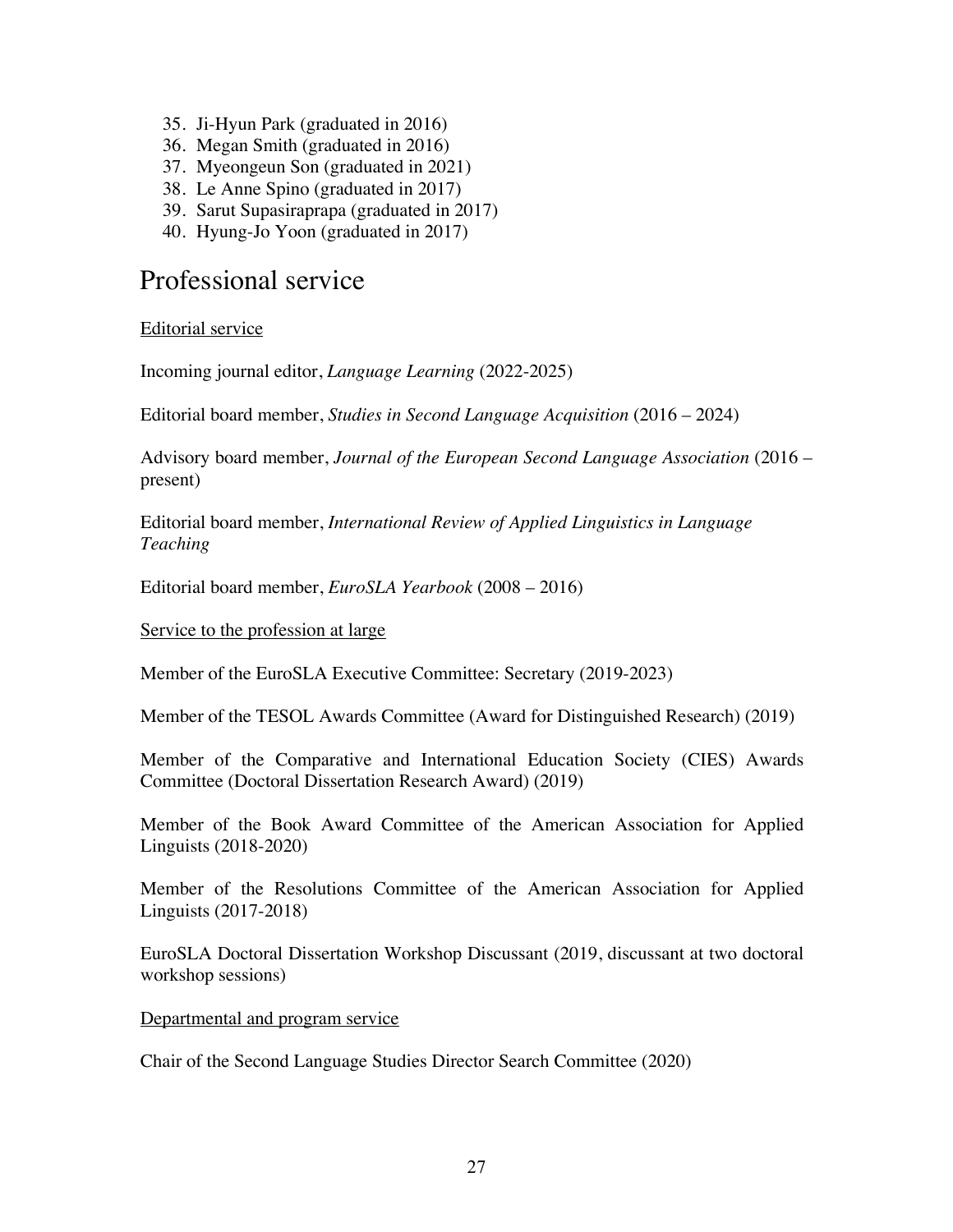Chair of the Second Language Studies Admissions Committee (admissions for Fall 2020).

Chair of the Second Language Studies Admissions Committee (admissions for Fall 2014).

Co-Director of the Second Language Studies Eye Tracking Lab

Member of the TESOL Admissions Committee (admissions for Fall 2022)

Member of the Faculty Evaluation Committee (2016, 2017, 2019, 2022)

Member of the Second Language Studies Steering Committee (2021)

- Second Language Studies Representative on a joint Spanish/Second Language Studies Faculty Search Committee (2019)
- Faculty Advisor of the student-led psycholinguistics reading group Coffee and Cognition (2019 – present)
- Member of Faculty Reappointment Committee (2019)

Member of Tenure Review Committee (2017)

Member of a Second Language Studies Faculty Search Committee (2016)

Member of the admissions committee for the MA TESOL program (admissions for Fall 2015)

Member of the Department Chair Search Committee (2014)

Member of the Department Advisory Committee (2013-2015)

Member of the admissions committee for the Second Language Studies program (admissions for Fall 2013).

Conference and colloquium organization

- **Godfroid**, A., & Andringa, S. (2022). Bringing underrepresented populations into focus in SLA: Opportunities, challenges, and lessons learned. Invited colloquium at the annual meeting of the American Association for Applied Linguistics, Pittsburgh, PA, March 2022.
- Andringa, S., **Godfroid**, A., & Deygers, B., Hamnes Carlsen, C., & Vanbuel, M. (2021). Colloquium organizers: Convenient samples and inconvenient truths in second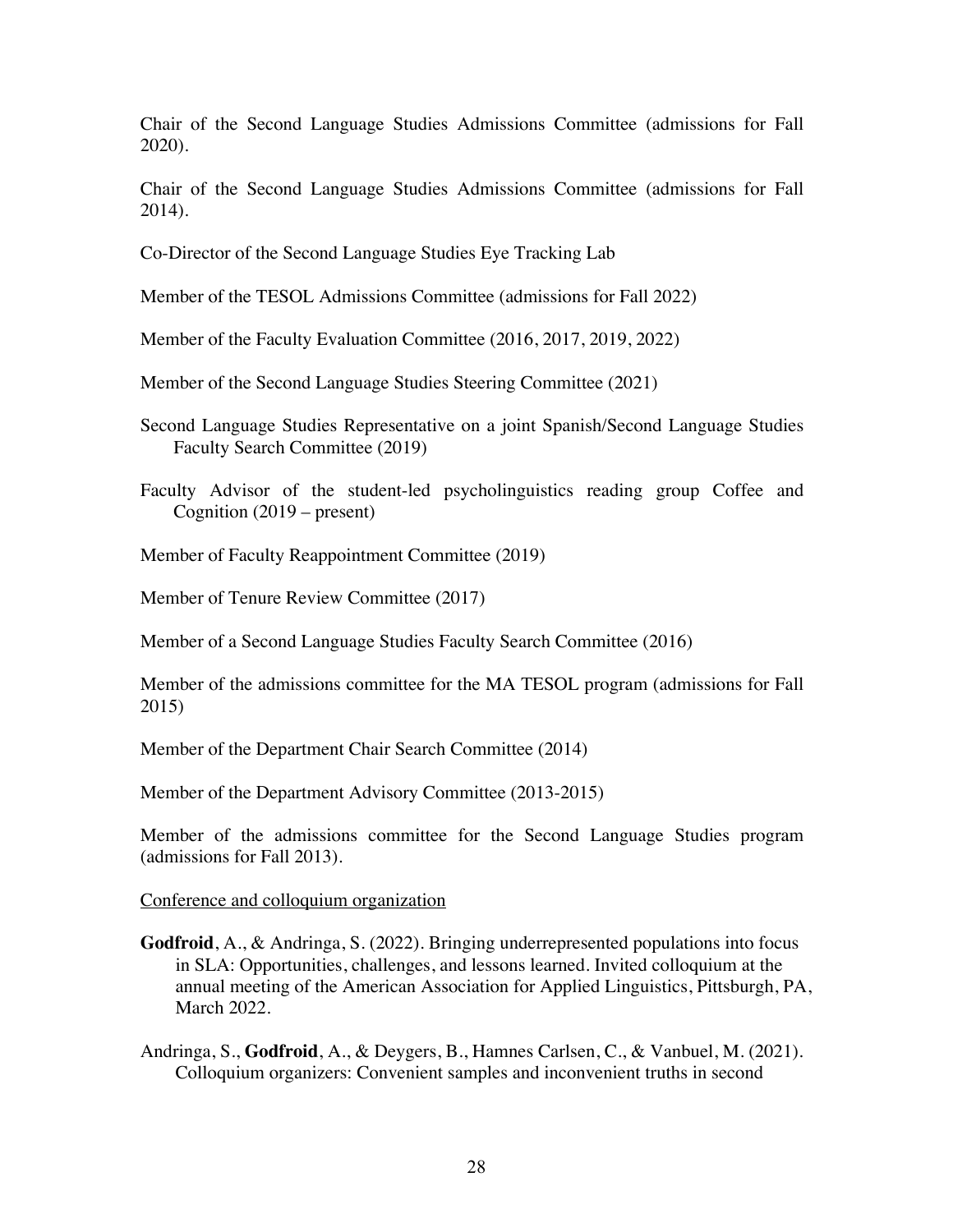language learning and teaching. World Congress of Applied Linguistics, Groningen, the Netherlands, August 2021.

- Hulstijn, J., Révész, A., & **Godfroid**, A. (2018). Event organizers: Fundamental issues in SLA: Eliciting out-of-the-box ideas. Special lunch session at the European Second Language Association, Münster, Germany, September 2018.
- **Godfroid**, A., & Winke, P. (2018). Colloquium organizers: One tool, many applications: robust eye-tracking research across SLA disciplines. Invited colloquium at the annual meeting of the American Association for Applied Linguistics, Chicago, IL, March 2018. [Language Learning Roundtable Colloquium]

2018 MSU Symposium on Cognitive Science Research Approaches to Communication Member of the Organizing Committee

2018 Organizer of the Second Language Studies Spring Symposium (with Sandra Deshors)

2017 Organizer of the Second Language Studies Spring Symposium (with Peter De Costa)

2017 American Association for Applied Linguists Conference Strand Coordinator for *Language and Cognition*

- Godfroid, A., & Michel, M. (2015). Colloquium organizers: Eye movements during taskbased performance: What can we learn? Conference on Task-Based Language Teaching, Leuven, Belgium, September 2015.
- Godfroid, A. (2013). Colloquium organizer: Methodological innovations in the study of implicit and explicit processing and knowledge. Colloquium at the Second Language Research Forum, Provo, UT, October 2013.
- 2006 The 12th international conference *CALL 2006 – How are we doing? CALL & Monitoring the Learner.*

I edited the abstracts and proceedings (with Saskia Van Bueren) and was responsible for the website and the communication within the University of Antwerp.

#### **Refereeing**

- Manuscript reviewer for
	- o *Annual Review of Applied Linguistics*
	- o *Applied Linguistics*
	- o *Applied Psycholinguistics*
	- o *Bilingualism: Language and Cognition*
	- o *Consciousness and Cognition*
	- o *International Journal of Psychophysiology*